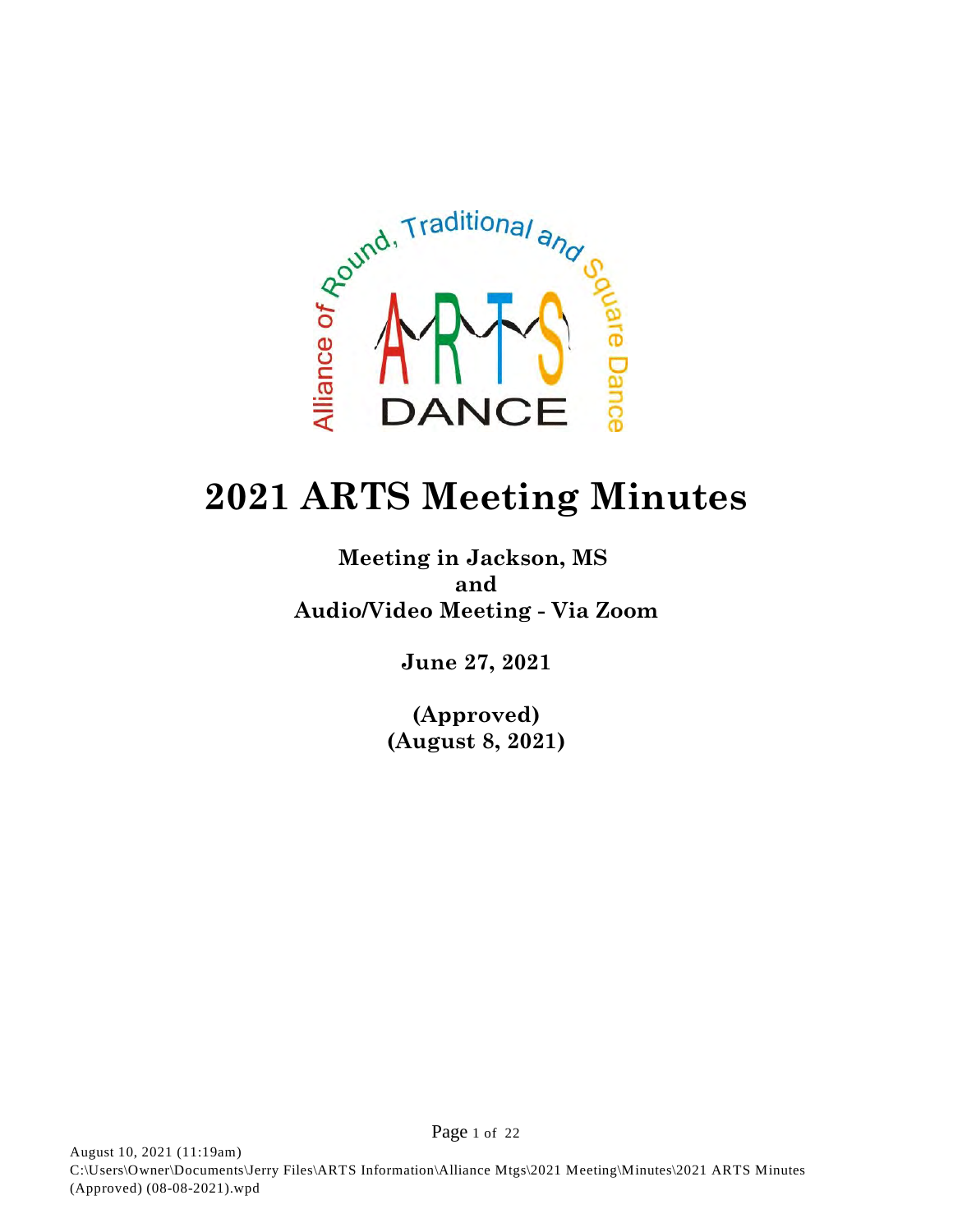#### 2021 ARTS MEETING MINUTES Jackson, MS and Audio/Video Meeting Via Zoom June 27, 2021 (Approved, August 8, 2021)

## CALL TO ORDER -

ARTS Secretary Jim Taylor called the meeting to order at 9:05 am (Central Time), Sunday, June 27, 2021.

## GOVERNING BOARD MEMBERS -

The following organizations have agreed to support The ARTS:

All Join Hands (AJH), CALLERLAB, CONTRALAB, International Association of Gay Square Dance Clubs (IAGSDC), National Square Dance Campers Association (NSDCA), National Executive Committee (NEC), ROUNDALAB, Single Square Dancers USA (SSDUSA), USAWest Policy Board, and United Square Dancers of America (USDA)

## ROLL CALL -

Governing Board Representatives -

The Executive Director called the roll. All Join Hands - Gordon Macaw (Via Zoom) NSDCA - Barbara Connelly CALLERLAB - Betsy Gotta ROUNDALAB - Paul Connelly CONTRALAB - Dottie Welch (Via Zoom) USAWest - Jim Maczko IAGSDC – Gordon Macaw (Via Zoom) USDA - Ed and Lynda Willis NEC - Butch Hayes (Via Zoom)

The following Board Members did not attend the meeting: SSDUSA - Susan Lee

## ARTS Officers -

The following ARTS Officers were present OR via Zoom: Chair - Butch Hayes (Via Zoom) Secretary - Jim & Judy Taylor

Treasurer - Edythe Weber

Vice Chair - Erin Byars (Via Zoom) Executive Director, Jerry Reed (Via Zoom)

## GUESTS -

Secretary Taylor asked guests to introduce themselves:

The following guests attended: Michael Streby John & Dimple Williford (NEC President) Lou & Angie McClure (NEC Vice President)

## WELCOME REMARKS -

Secretary Taylor provided brief welcome remarks.

#### ADMINISTRATIVE REMARKS -

Executive Director Jerry Reed provided brief remarks and meeting guidelines.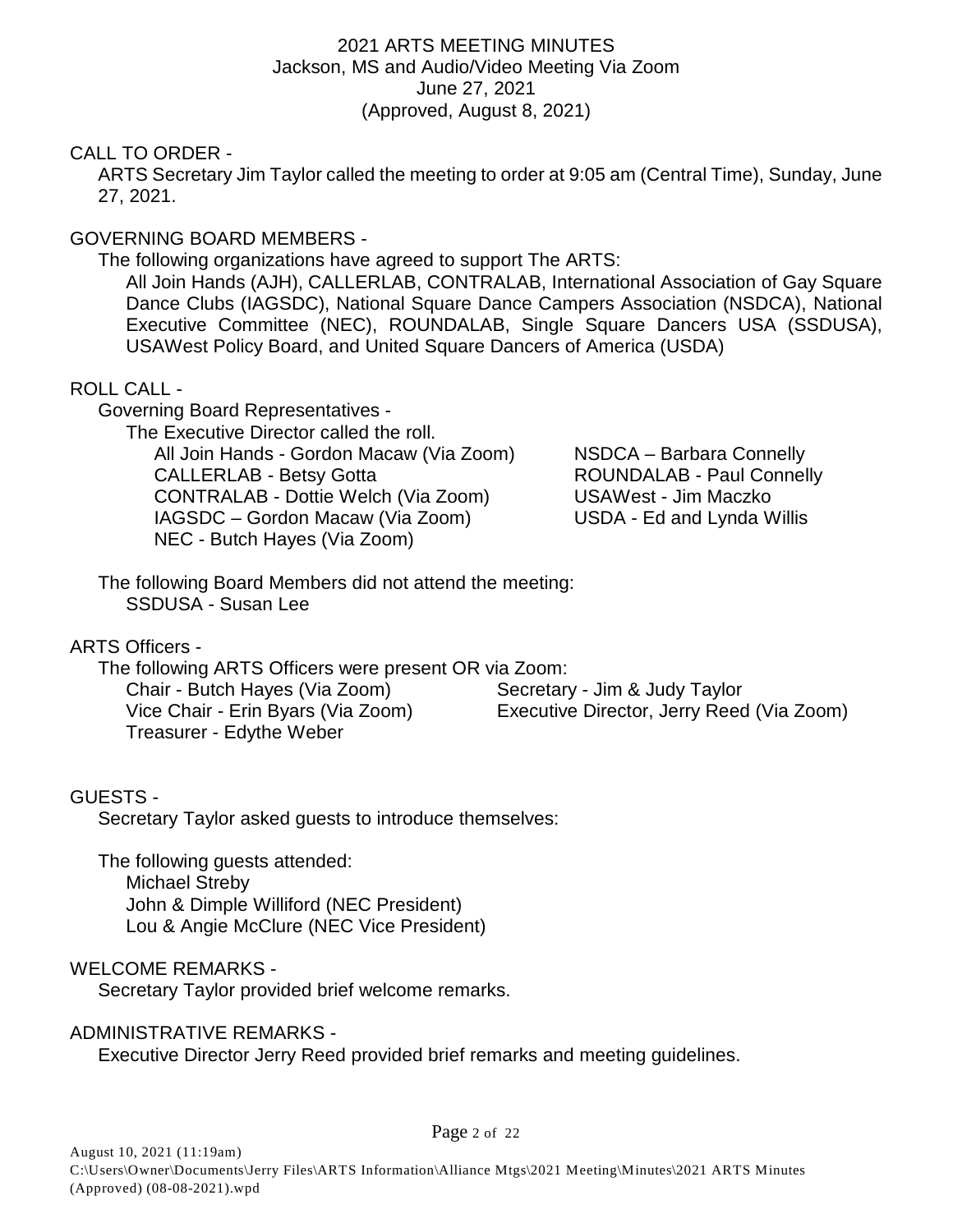#### AGENDA CHANGES/APPROVAL

Prior to approval of the agenda, Secretary Taylor asked if there were any additions, deletions, or changes to the printed agenda. The following are changes:

- (1) Add Barbara Connelly as nominee for Vice Chair
- (2) Received notice the SSDUSA have decided to disband after Dance-A-Rama 2021
- (3) Change Re-Image Finance info from "June 21, 2020 was \$1,233" to "June 27,2021 was \$2,079.36"

The following MOTION was submitted:

*MOTION: Be it resolved that the agenda be accepted as amended. (MSC)*

## MISCELLANEOUS REPORTS –

Donations Since Last Meeting -

Edythe Weber submitted the following report of donations received between July 2020 and June 2021 - **TOTAL Donations = \$2,765.00**

Governing Board Organizations - CALLERLAB - \$500.00 NEC - \$500.00 USDA - \$500.00 TOTAL Governing Board Donations = \$1,500.00

Individual Donations: Jerry & Del Reed - \$500.00 Jim & Edythe Weber - \$5.00 Jerry & Del Reed - \$10.00 TOTAL: Individual Donations - \$665.00

#100 Club = \$600.00 TOTAL \$100 Club - \$600.00

## Treasurer Reports –

Edythe Weber, Treasurer, has submitted the following financial information including Income & Expenses for the period June 30, 2020 through June 30, 2021. The historical data below is intended to provide the Board with a perspective of past activity.

Ending Balance (July 1, 2020) = \$19,169.99  $(June 30, 2019 = $17,630.10)$  $(June 30, 2018 = $15,866.31)$  $(June 30, 2017 = $14,683.45)$  $(June 30, 2016 = $12,804.94)$  $(June 30, 2015 = $14,387.88)$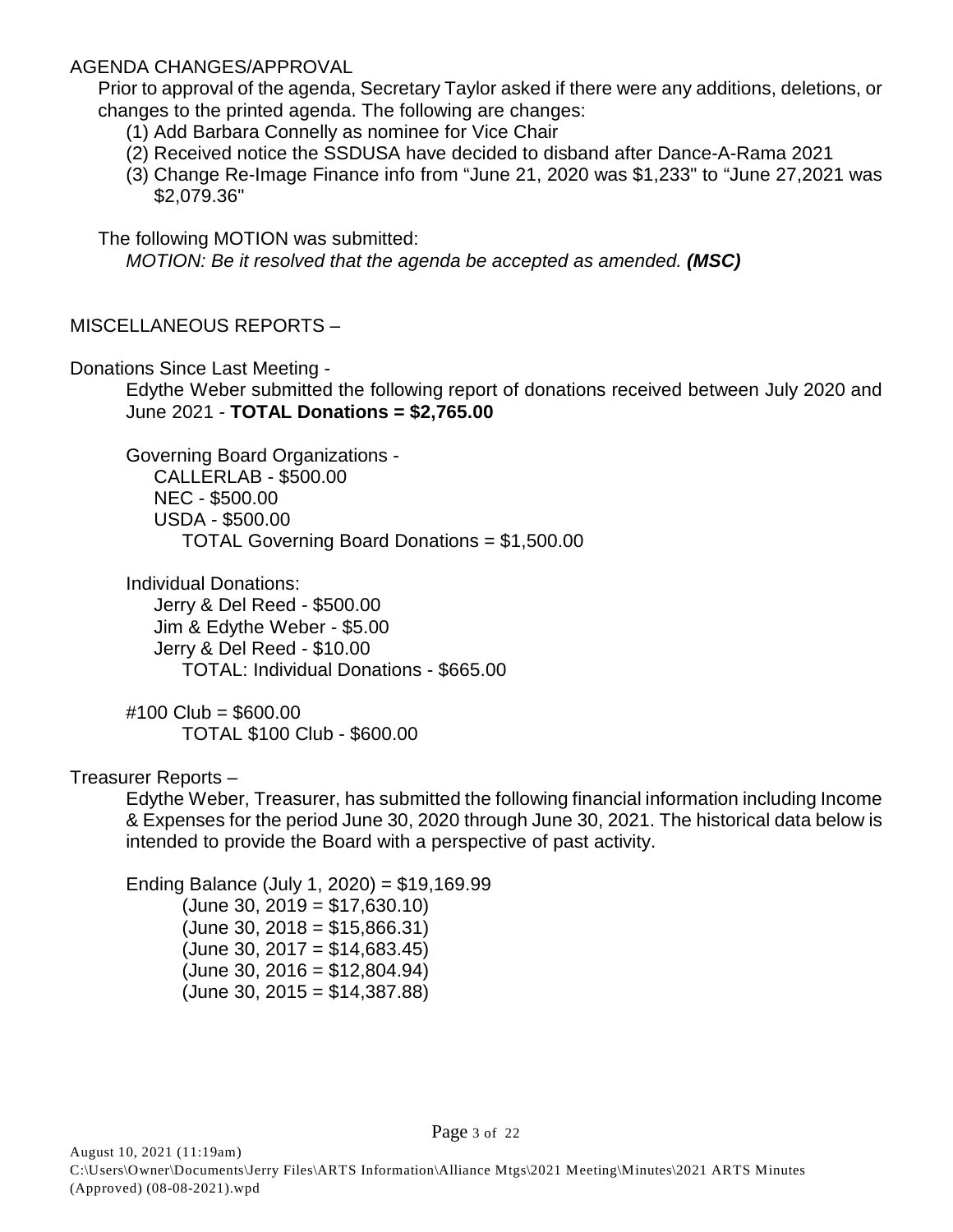| Income:                                                                                                                                                                                            |                                                                                        |                                                                                                                                                                                                                                                                                                                                                   |
|----------------------------------------------------------------------------------------------------------------------------------------------------------------------------------------------------|----------------------------------------------------------------------------------------|---------------------------------------------------------------------------------------------------------------------------------------------------------------------------------------------------------------------------------------------------------------------------------------------------------------------------------------------------|
| Donations - (July 1, 2020 thru Jun 30, 2021)<br>Re-imaging Project -<br>\$100 Club -<br>Legacies & Bequests- \$0.00<br><b>Governing Board -</b><br>Donations (Other) -<br><b>TOTAL -</b>           | \$0.00<br>\$600.00<br>\$1,500.00<br>\$665.00<br>\$2,765.00                             | $(2020 = $0.00$ and $2019 = $1,278.15)$<br>$(2020 = $100.00$ and $2019 = $400.00)$<br>$(2020 = $0.00)$ and $2019 = $ 100.00)$<br>$(2020 = $1,900.00$ and $(2019 = $1,500.00)$<br>$(2020 = $300.00$ and $2019 = $700.00$<br>$(2020 = $2,300.00$ and $(2019 = $3,978.15)$                                                                           |
| Dues -<br><b>Associate Dues -</b><br><b>Individual Dues -</b><br><b>TOTAL -</b>                                                                                                                    | \$300.00<br>\$450.00<br>\$750.00                                                       | $(2020 = $100.00$ and $2019 = $200.00)$<br>$(2020 = $275.00$ and $2019 = $250.00)$<br>$(2020 = $375.00$ and $2019 = $450.00)$                                                                                                                                                                                                                     |
| Fund Raising -<br>AmaznSmile Prgm \$159.00<br>Add-A-Buck -<br><b>TOTAL -</b>                                                                                                                       | \$0.00<br>\$159.00                                                                     | $(2020 = 123.53$ and $2019 = $62.37)$<br>$(2020 = $73.00$ and $2019 = $28.00)$<br>$(2020 = $196.53$ and $2019 = $89.37)$                                                                                                                                                                                                                          |
| TechSoup -                                                                                                                                                                                         | \$0.00                                                                                 | $(2020 = $144.00$ and $2019 = $231.00)$                                                                                                                                                                                                                                                                                                           |
| <b>TOTAL INCOME -</b>                                                                                                                                                                              | \$3,674.00                                                                             | $(2020 = $3,015.53)$<br>$(2019 = $15,374.13$ (CD's)<br>$(2018 = $3,263.64)$                                                                                                                                                                                                                                                                       |
| Expenses:<br><b>Executive Director -</b><br>TechSoup Order -<br>Advertising -<br><b>Grant Funds -</b><br><b>Meeting Expenses</b><br>Internet/Web Exp<br>Mis Exp (Square Fees)<br>Printing & Repro  | \$1,200.00<br>\$0.00<br>\$600.00<br>\$0.00<br>\$0.00<br>\$99.95<br>\$10.64<br>\$656.43 | $(2020 = $1,200 \text{ and } 2019 = $1,200.00)$<br>$(2020 = $147.82$ and $2019 = $316.000)$<br>$(2020 = $0.00$ and $2019 = $575.00)$<br>$(2020 = $0.00$ and $2019 = $200.00)$<br>$(2020 = $27.87$ and $2019 = $200.00)$<br>$(2020 = 99.95$ and $2019 = $229.00)$<br>$(2020 = $0.00$ and $2019 = $63.19)$<br>$(2020 = $0.00$ and $2019 = $417.00)$ |
| <b>TOTAL EXPENSES -</b>                                                                                                                                                                            | \$2,567.02                                                                             | $(2020 = $1,475.64)$<br>$(2019 = $3,001.20)$<br>$(2018 = $2,114,55)$                                                                                                                                                                                                                                                                              |
| <b>GAIN or LOSS -</b><br>This year (2020/2021) (Net Income<br>Previous Year (2019/2020) Gain<br>Previous Year (2018/2019) Gain<br>Previous Year (2017/2018) Gain<br>Previous Year (2016/2017) Gain |                                                                                        | \$1,106.98<br>\$1,539.89<br>\$1,763.79<br>\$1,182.86<br>\$2,251.89                                                                                                                                                                                                                                                                                |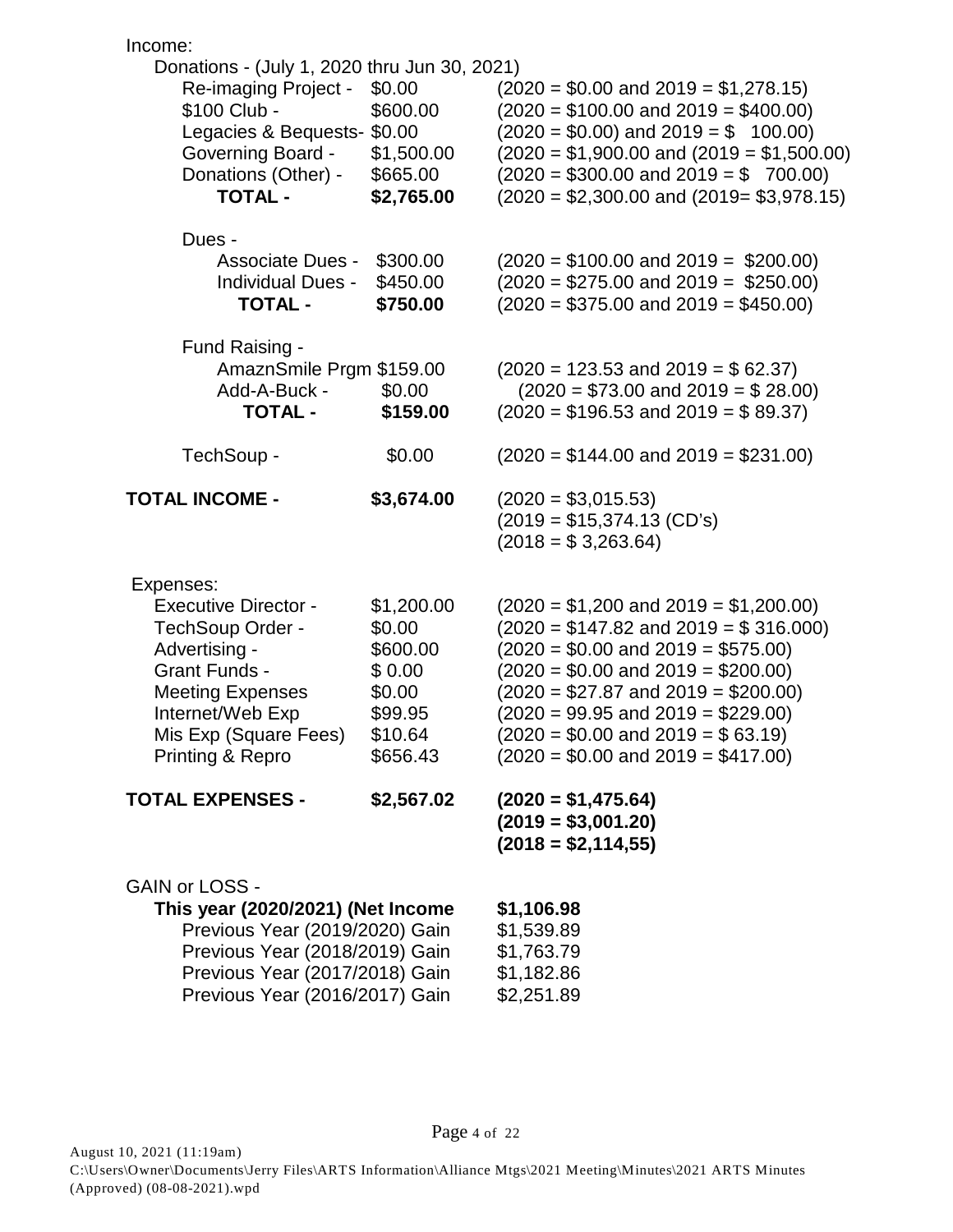## TOTAL FUNDS AVAILABLE -

Balance (July 1, 2021) = \$20,376.97 (Corrected to \$20,276.97 by Jerry)

**\$ 0.00 designated for Video Project (Michael Streby)**

**\$ 3,583.90 designated for Re-Imaging**

**\$ 16,793.07 designated General funds (Corrected to \$16,693.07 by Jerry)**

Previous Years -

 $(June 30,2020) = $19,169.99)$  $(June 30, 2019) = $17,630.10)$  $(June 30, 2018 = $15.866.31)$  $(June 30, 2017 = $14,683.45)$  $(June 30, 2016 = $12,804.94)$ 

DONATIONS AT THIS MEETING: Board Organizations - NEC Donated \$500.00 USDA Donated \$500.00 **Total DONATIONS AT THIS MEETING - \$1,000.00**

POSSIBLE DONATIONS IDENTIFIED AS FUTURE: Board Organizations - CONTRALAB = \$100.00 CALLERLAB = \$500.00 (Decision will be made at Fall 2021 EC meeting) **Total DONATIONS IDENTIFIED - \$600.00**

The following MOTION was presented for consideration:

*MOTION: Be it resolved that the Finance Report be accepted for filing. (MSC)* 

Reports from past meetings -

The following is a history of past meetings. Copies of the minutes of the past meetings are available on the ARTS web site:

October 2002 (Cocoa Beach, FL); January 2003 (Washington, D.C.); Summer (June) 2003 ARTS Alliance Meeting (Oklahoma City, OK); Fall (October)2003 ARTS Planning Meeting (Orlando, FL); Spring (March) 2004 ARTS Meeting (Portland, OR); Summer (June) 2004 ARTS Meeting (Denver, CO); Fall (October)2004 ARTS Meeting (Orlando, FL); Spring (February) 2005 ARTS Meeting (San Antonio, TX); Summer (June) 2005 ARTS Meeting (Portland, OR); Fall (October) 2005 ARTS Meeting (Orlando, FL); April 2006 (Charlotte, NC); June 2006 (San Antonio, TX), October 2006 (Orlando, FL); March 2007 (Alexandria, VA); July 2007 (Charlotte, NC), October 2007 (Orlando, FL), February 2008, Long Beach, CA; June 2008 (Wichita, KS); October 2008, (Orlando, FL); February 2009, (Louisville, KY); June 2009 (Long Beach, CA); October 2009 (Newark, NJ); March 2010 (Detroit, MI); June 2010 (Louisville, KY); June 2011 (Detroit, MI); March 2012 (Oklahoma City, OK); June 2013 (Oklahoma City, OK); June 2014 (Little Rock, AR); June 2015 Springfield, MA; June 2016 Des Moines, IA; June 2017 (Cincinnati, OH); June 2018 (Kansas City, MO); June 2019 (Atlanta, GA); June 2020 (Zoom Meeting)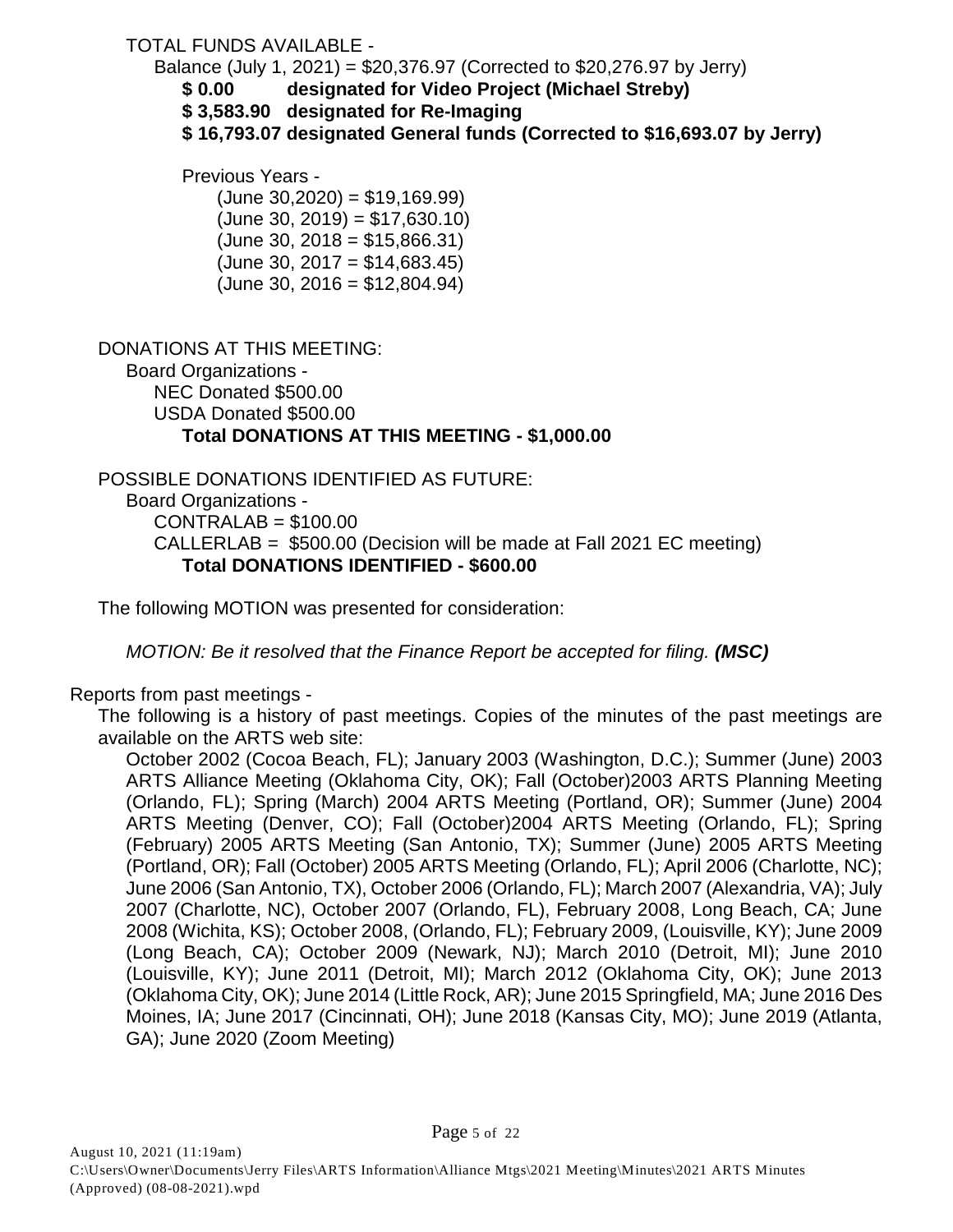Confirm Actions by ARTS Board & Officers Since Last Meeting - (Attached)

It is policy that at each Board meeting the Board will review and vote on the actions taken by Email by the Board and the Officers since the last meeting. This item concerns a discussion and vote to confirm the actions taken by the ARTS Governing Board and Officers since the June 2020 ARTS Meeting. The following MOTION was presented fro consideration:

*MOTION: Be it resolved that the actions taken by the ARTS Governing Board and Officers since the June 2020 ARTS meeting be confirmed. (MSC)*

National Square Dance Conventions (NSDC) Information - General Information **(NOTE - Reports and information regarding specific NSDCs will be provided later in this agenda)** 

Future NSDC - (FYI)

71<sup>st</sup> NSDC - 2022 - Evansville, IN (June 22-25, 2022)  $72<sup>nd</sup> NSDC - 2023 - Mobile, AL (June 21-24, 2023)$ 73<sup>rd</sup> NSDC - 2024 - Milwaukee, WI (June 26-29, 2024)

ARTS Tri-Fold and Dance fact Sheet -

**(NOTE - See discussion of both documents later in this agenda)**

Showcase Of Ideas Funding -

Patty Wilcox will be asked to provide a brief report, if appropriate. Patty has reported that the 70th NSDC will her last convention to set up the showcase. The following MOTION was submitted for consideration:

*MOTION: Be It Resolved That: Erin Byars and Judy Taylor be asked to work with Patty Wilcox for the ARTS Showcase of Ideas display. (MSC)*

Ads Daily Program Books -

There is agreement we will purchase ads in NSDC Daily Program Books. These ads will include information about general ARTS information or specific information we want to feature.

In 2019 Jim Maczko was authorized to coordinate the review, update, placement, and payment for ads in the daily program books for all future National Square Dance Conventions (NSDCs). Jim reported he and Erin Byars worked on the ARTS ads. We purchased ads in the 7oth NSDC Daily Program Books.

70TH NSDC (2021) Jackson, MS (June 23-26, 2021) - There are several specific areas to review as noted below

Butch & Ampie Hayes are the NEC Advisor for this convention. They reported the convention budget was based on 2,000 attendees. Latest attendance report was 1,826.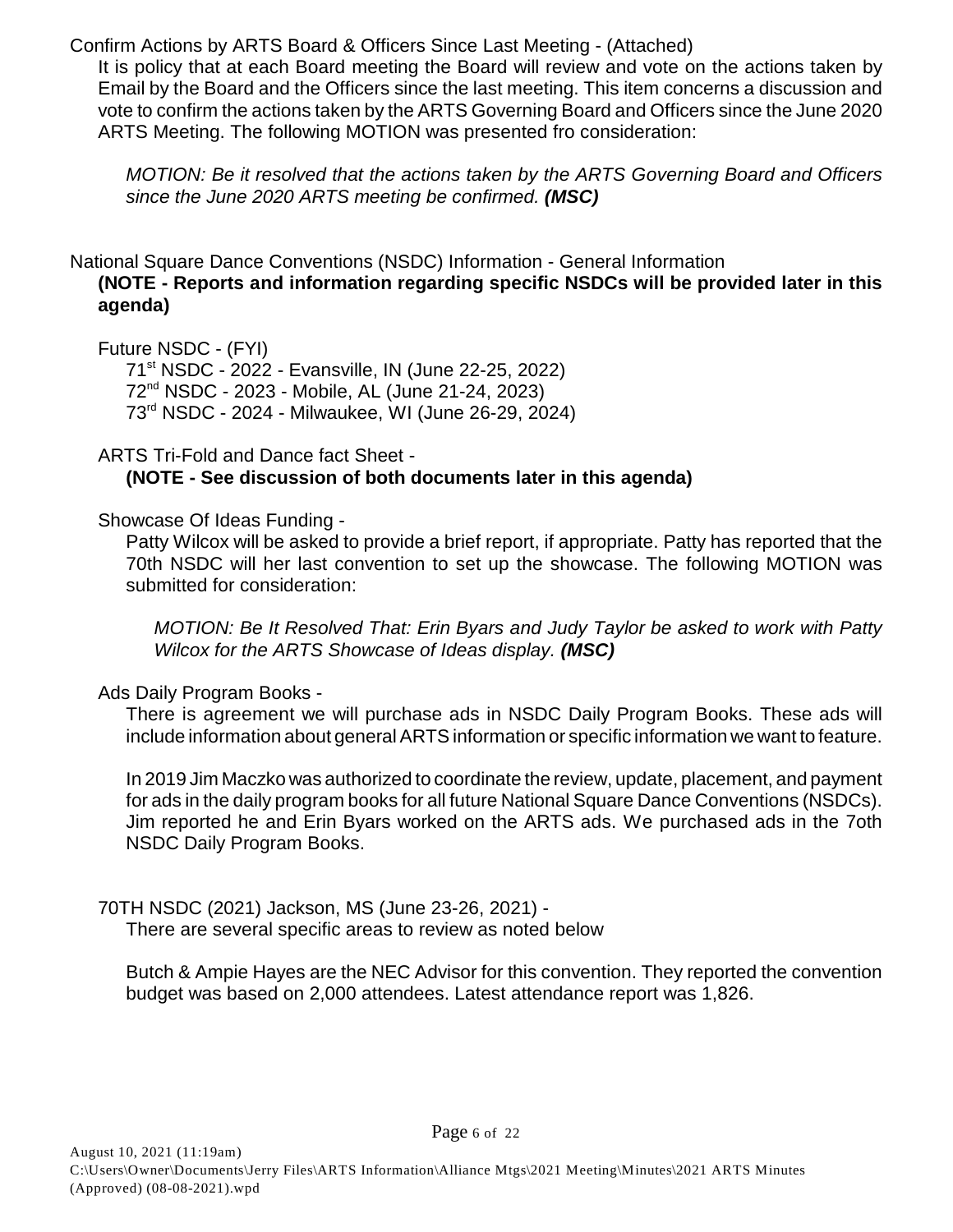ARTS Tri-Fold and Dance Fact Sheet -

We printed and distributed both ARTS Tri-Fold & the Dance Fact Sheet. Edythe reported we printed 1,000 copies of each document. There are approximately 750 copies remaining. Both documents are discussed later in this agenda.

#### Showcase Of ideas -

We participated in the Showcase of Ideas. Patty did not report any concerns.

Ads in the daily program books -

We purchased ads in the daily program books, Jim Maczko reported he and Erin Byars coordinated the following items.

1) Update ads (w/Erin Byars)

- 2) Negotiate contract/cost
- 3) Submitted ads to NSDC
- 4) Coordinated submission of payment through Edythe Weber

Education Seminars -

Jerry Reed provided a description of our seminars and our interest in participating on the Round Table discussion to the 70<sup>th</sup> NSDC Education Committee. Our seminars were part of the Club Leadership Program, therefore, we presented the same topic in both seminars. Jim & Judy Taylor and Jim Maczko participated in the Round Table.

The following were submitted as topics for the ARTS Seminars in Jackson:

- 1) Brief history/accomplishments of the ARTS
- 2) Promotion and publicity how to find and utilize resources
- 3) Re-Image and Brand Identification

Jim & Judy Taylor and Jim Maczko provided a brief report regarding our participation in the Education Seminars and Round Table discussion.

## Round Table -

Betsy Gotta, Jim Maczko, and Jim & Judy Taylor represented The ARTS. They reported there was some good discussion, including positive input regarding the future of the activity. There was also a good exchange of ideas including the CALLERLAB Social Square Dancing Program. There seemed to be the feeling that this was one of the best Round Table discussions in several years. Jerry requested both Jim Maczko and Betsy to submit a brief email with their input from the discussions. Betsy will send her input to Jim M. And he will send to Jerry.

Seminars -

There were very few attendees at the seminars. There was general agreement that the topics need to be updated for the  $71<sup>st</sup>$  NSDC. It was noted that in the beginning The ARTS had a "recognition" problem, therefore, we needed to emphasize who we are and what our goals are. Over the years we have stressed these important points and as a result, our "name recognition" and knowledge of our accomplishments have become well known by the dance community.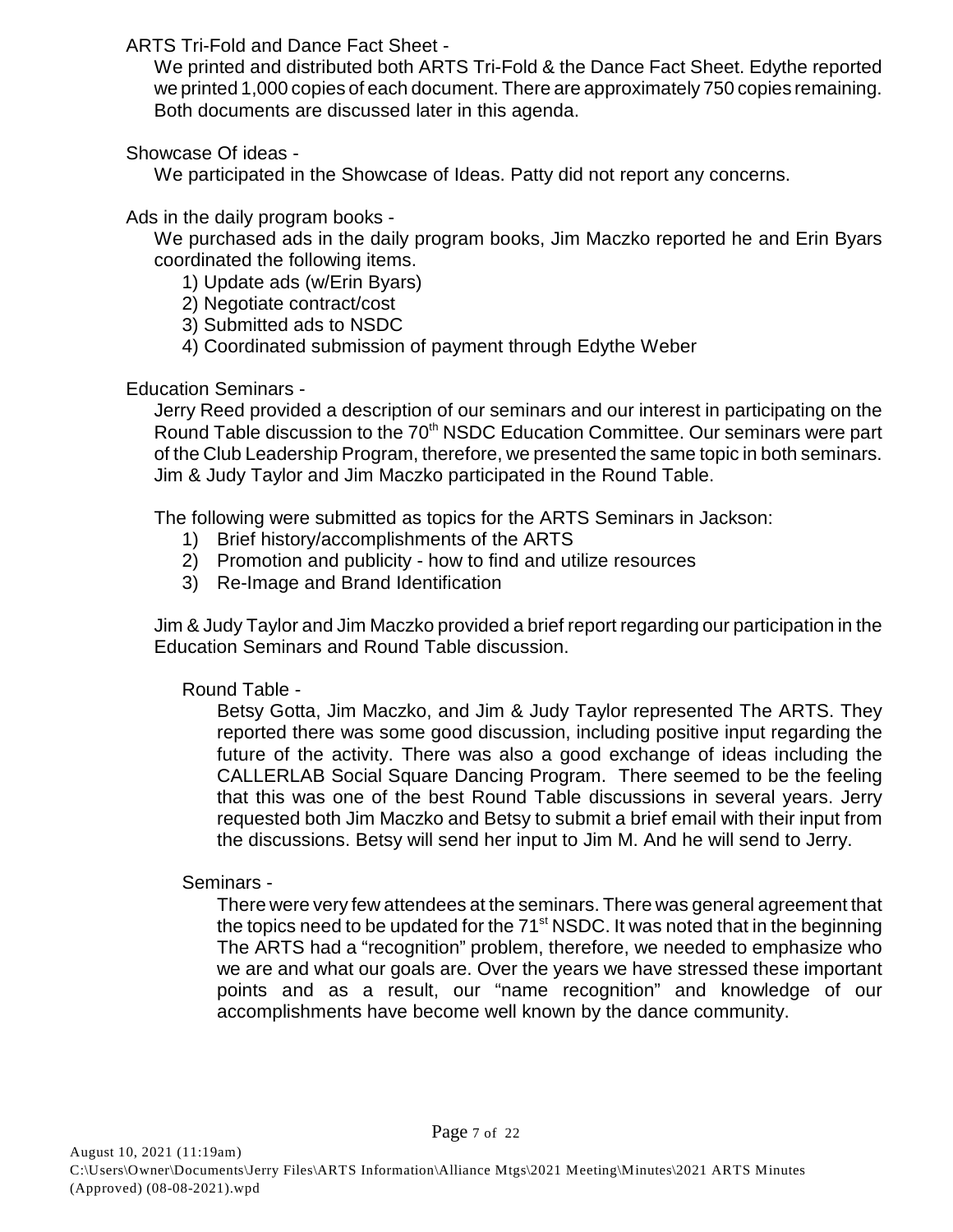There was considerable discussion of possible topics for future ARTS seminars. These included:

1) Why dancing is healthy - possibly get a doctor on the panel

2) Input from Mike Hogan regarding identifying a specific project for fund raising

3) Provide information on CALLERLAB's Social Square Dancing (SSD) program

Jerry will submit an ARTS LOG to request additional comments and ideas for seminar topics.

There was brief discussion regarding the philosophy of the  $71<sup>st</sup>$  Education Committee. Jerry will contact the 71<sup>st</sup> NSDC General Chairman to obtain more information.

#### ARTS Dance -

During previous meetings, the Board has approved a MOTION that we will host a Trail End Dance prior to all future NSDC.

Betsy & Roy Gotta coordinated the Trail End dance in Jackson and served as MC. They provided a brief report. There were approximately 15 squares. During the dance Betsy provided much information including how to donate through AmazonSmile and other important topics. Jim & Judy provided "give away" stickers as promotion and we distributed ARTS handouts. The overall report was another successful dance. The dancers seemed to appreciate that the dancing included both squares and rounds.

71<sup>st</sup> NSDC (2022) Evansville, IN (June 22-25, 2022) -

We plan to distribute Tri-Fold & Fact Sheet Documents, participate in the Showcase of Ideas, purchase ads in the daily program books, provide Education Seminars, and host a Trail End Dance. Patty Wilcox reported we have requested table for the showcase. Jerry Reed has contacted the General Chairmen, John Cook, for preliminary discussions and to request contact information for NSDC Committees for our areas of interest. Our participation will be reviewed during the the 2022 ARTS meeting.

72<sup>nd</sup> NSDC (2023) Mobile, AL (June 21-24, 2023) -

We plan to distribute Tri-Fold & Fact Sheet Documents, participate in the Showcase of Ideas, purchase ads in the daily program books, provide Education Seminars, and host a Trail End Dance. Jerry Reed will contact the General Chairmen, Tina & Tom Wilkins, for preliminary discussions and to request contact information for NSDC Committees for our areas of interest. Our participation will be reviewed during the the 2023 ARTS meeting.

#### 73<sup>rd</sup> NSDC (2024) Milwaukee, WI (June 26-29, 2024) -

We plan to distribute Tri-Fold & Fact Sheet Documents, participate in the Showcase of Ideas, purchase ads in the daily program books, provide Education Seminars, and host a Trail End Dance. Jerry Reed will contact the General Chairmen, Scott and Brenda Deal, for preliminary discussions and to request contact information for NSDC Committees for our areas of interest. Our participation will be reviewed during the the 2024 ARTS meeting.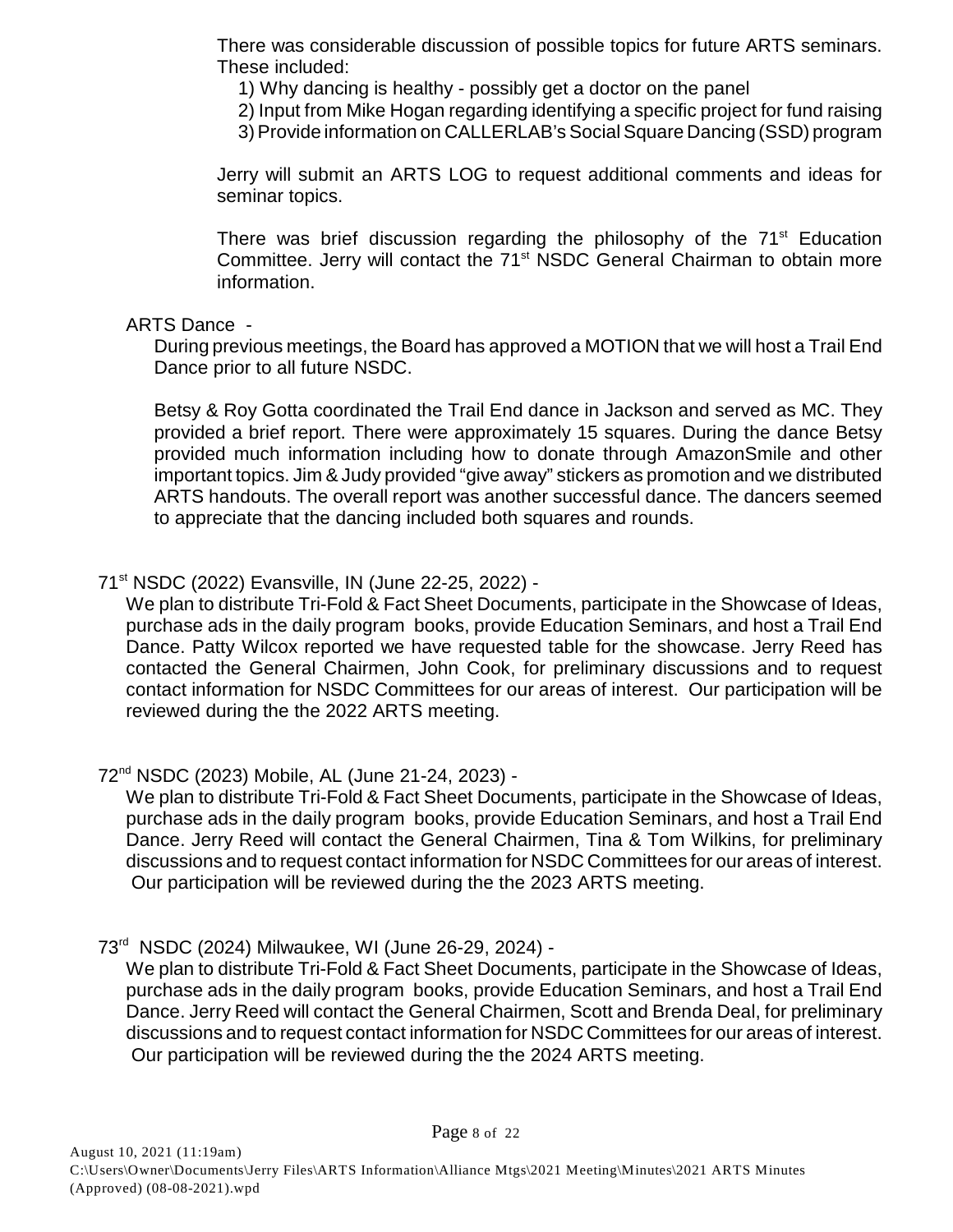USAWest Conventions -

2021 USAWest Convention -

The 2021 convention has been postponed to 2022.

2022 USAWest Convention - (San Diego, CA) (August 17 - 20, 2022) -

This item concerns a discussion of the 2022 USAWest Square Dance Convention to be held in San Diego, CA. The theme for the convention is "Dance on the Wild Side". All dancing will be held under one roof at the Handlery Hotel. General Chairman is LPaul & Sally Schmidt; Assistant Chairman is Jim Maczko & Patty Wilcox; and Education Chairman is Bonnie Abramson. As in the past, Jim is asked to coordinate our participation in the Education **Seminars** 

ARTS Tri-Fold Brochures and The Dance Fact Sheet -

We plan to distribute both documents during the convention.

ARTS and Re-Image promotion and Sales Items -

Jim & Judy Taylor agreed to take sales items and "give aways" to the convention.

Showcase Of ideas -

Patty Wilcox reported we need to update/modify our display. She will work with Erin Byars and Judy Taylor on this item.

Ads Daily Program Books -

Jim Maczko reported we plan to have an ad in the program book. He and Erin will work on updating the ad and Jim will coordinate placing the ad in the book and paying for the ad.

Education Seminars - (Bonnie Abramson is Chairman).

As in the past, Jim Maczko is asked to coordinate our participation in the Education Seminars. Scot Byars agreed to assist with creation of topics for the seminar.

Caller School Sponsored by The ARTS -

This item concerns the possibility of a Caller School sponsored by the ARTS at the USAWest convention in 2022.

There was a question regarding prior approval by the Board to sponsor such a school. The following MOTION was approved during the 2020 ARTS meeting:

*MOTION: Be It Resolved That: Erin and Scot Byars be authorized to coordinate planning and staffing an ARTS sponsored Caller School in conjunction with the 2021 USAWest Convention. (MSC)*

(NOTE - Since the 2021 USAWest Convention was postponed until 2022, it is reasonable that this authorization is extended to the 2022 convention)

Erin & Scot provided a brief report regarding a caller school in 2022. They reported they will continue to explore the possibility of holding an official Caller's College in San Diego, within the same facility which will house the 2022 USAWest Convention.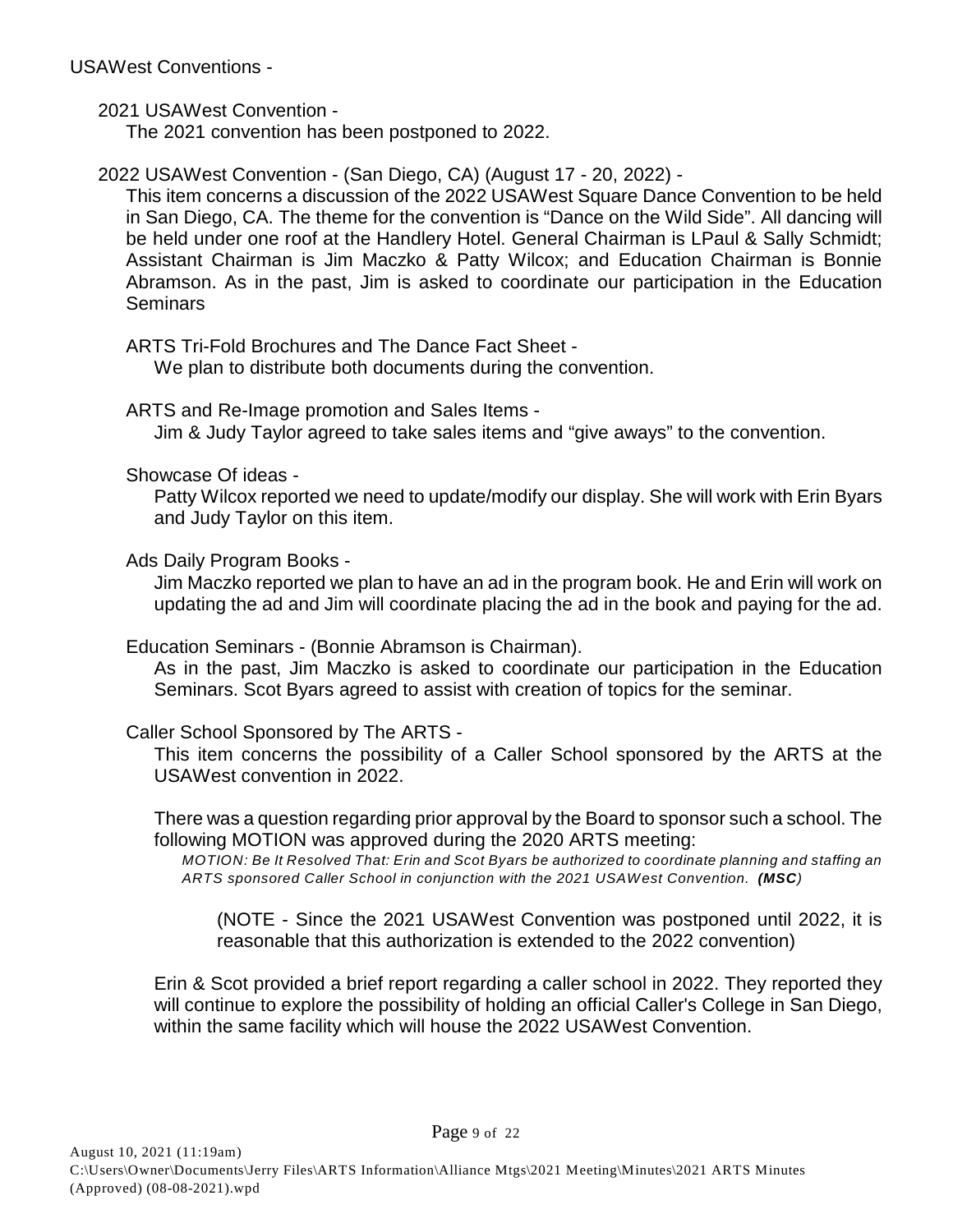The school would be a full CALLERLAB curriculum conducted by CALLERLAB Accredited Caller Coaches. Scot & Erin asked if Betsy Gotta would be available, Roy/Betsy will let them know. If Betsy is not available Scot & Erin will coordinate with another Accredited CALLERLAB Caller Coach.

Scot & Erin were requested to submit information for the school to Jerry. They are asked to include specific information regarding any financial or other obligations The ARTS would be responsible for. Jerry will provide the information to the Board. If there are financial obligations, Jerry strongly suggests the Board discuss and vote on that issue prior to any firm commitments for the school.

There was general agreement that a firm understanding and description of what The ARTS would be committed to is required. The Board would be asked for input/vote via ARTS LOG.

The following are some of the questions to be answered:

- 1) Are we endorsing the CALLERLAB caller training curriculum?
- 2) Are we endorsing general caller training?
- 3) Are we endorsing the caller coaches?
- 4) Is there some other item we are committing to or endorsing?

## **OLD BUSINESS –**

Video Promotion Project (TV and Online) - Michael Streby

This item concerns a discussion of the video production and online or TV broadcasting of videos to be produced by Michael Streby. Michael has reported there is a large amount of video posted on You Tube. A concern is that few, if any, provide information about how to find lessons or dance locations or any other important information about the activity.

During the 2019 ARTS meeting the Board approved a budget of \$7,250 for the Video Promotion Project. Progress on this project has been halted during the past year (+) due to the COVID-19 pandemic. However, the project is now back on track to get completed this year. He estimates an honorarium of \$500 to \$1,000 may be required for doctors to provide "on screen" discussion of the health benefits of dancing. Mike Hogan has agreed to host/narrate the video.

Michael stated the purpose/goal of the project is to create 90 second to 2 minute video to be posted on line. The plan also includes paying to market to our demographic target which is 55 to 75 year olds. Apparently, the cost can be limited to pay only for actual downloads/views. There was a question regarding compatibility with "local access" TV. Michael stated this would not be a problem. One of the goals is to get VERY wide exposure to the videos, especially the nondancing public. He estimates the project will be completed and online before the 71<sup>st</sup> NSDC in 2022, or possibly by the end 0f 2021.

There was brief discussion of the fact that this project can be identified as a candidate to be the "major" project for big money fund raising.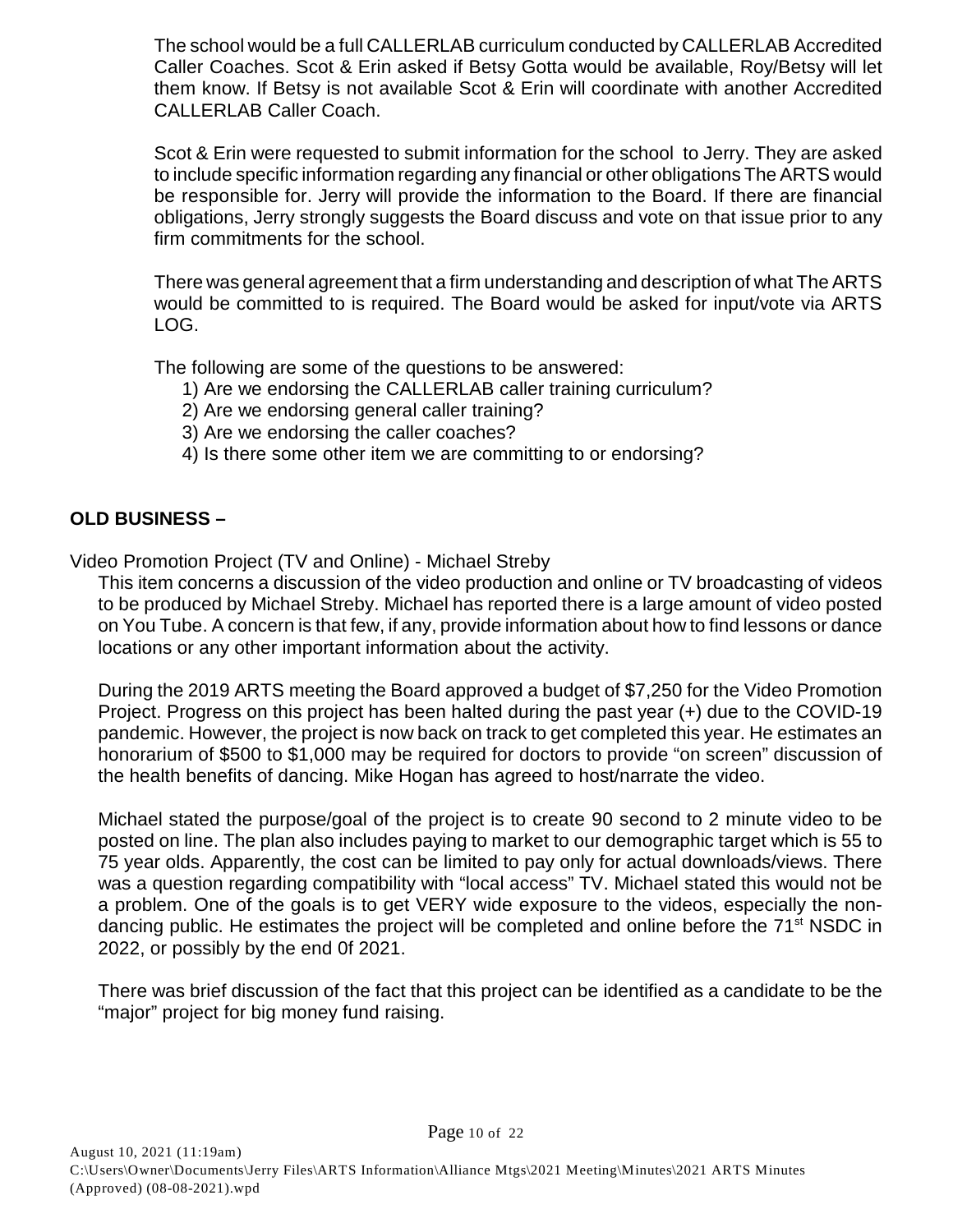#### Youth Dancer Committee/Coordinator - Louis Friedlander

This item concerns a discussion of suggestions of how the ARTS might support youth dancers. There has been no discussion of this issue since 2019, therefore, this item will be removed from future agenda, until there is further discussion.

#### You2CanDance Web Site & Video -

Jerry Reed is not aware of any work being done on this issue.

Marketing – FYI

We have previously publicized the You2candance web site through the E-News Tree, the newsletter, and other media. There has not been any publicity in the past year.

Club & Caller Information -

The web site is linked to "WheresTheDance" for club information. There is no way to determine if the information is valid. Jerry Reed is not aware of any work being done on this issue.

Videos –

 The videos are the originals which were first posted when the site went live. Jerry Reed is not aware of any work on this issue.

Redesign of Web Site -

This item concerns the design and tools used for the web site. ALL Board Members are encouraged to review the site. Jerry Reed is not aware of any work on this issue.

ARTS Documents (Tri-Fold and Dance Fact Sheet) -

ARTS Tri-Fold Information Brochures -

Review and Update -

This item concerns discussion of the need for review and update. The document was updated in 2019 and the ARTS web site was updated to include the revised document.

After discussion it was determined the document does not need to be reviewed at this time. If the SSDUSA do disband in the fall 2021, this document will be updated at that time.

Copies on hand and Printing -

We printed 1,000 copies prior to the  $70<sup>th</sup>$  NSDC. There are approximately 750 copies still on hand. After discussion it was determined that no additional printing is required at this time.

Dance Fact Sheet -

Review and Update -

This item concerns discussion of review and update. The document was updated in 2020 and the ARTS web site was updated to include the revised document.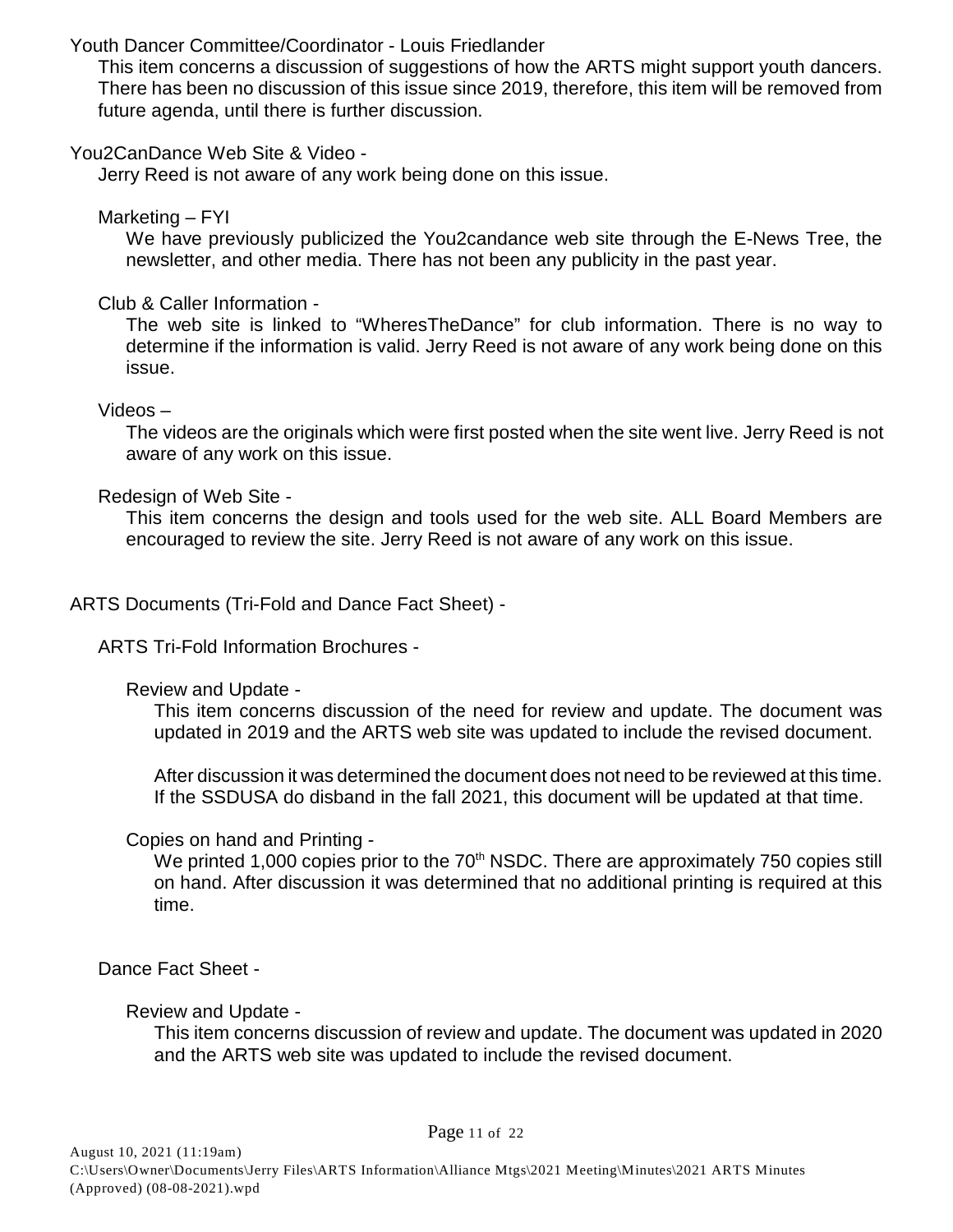After discussion of this item the following MOTION was submitted for consideration:

*MOTION: Be It Resolved That: The Dance Fact Sheet be reviewed and updated as required.* **(MSC)**

(NOTE - Subsequent to the meeting, ARTS LOG 21-0702-001 (Dance Fact Sheet - Review) was submitted to the Officers and Board for review for suggested updates)

#### Copies on hand and Printing -

We printed 1,000 copies prior to the  $70<sup>th</sup>$  NSDC. There are approximately 750 copies still on hand. After discussion it was determined that no additional printing is required until after the review/update is completed.

#### ARTS Education Grant Program - FYI

#### General Information

This item concerns the ARTS Grant Program which provides financial assistance to groups which host meetings to discuss various aspects and concerns facing the activity. Guidelines have been approved, published, distributed, and posted on the ARTS web site. A Power Point presentation is available on the ARTS web site and can also be provided electronically.

#### Education Grant Publicity & Promotion -

There have been numerous announcements regarding the Grant Program including during ARTS Seminars. Periodically the Executive Director sends information to the ARTS Email Tree, articles in the Newsletter and other mailings. The information and application are posted on the ARTS web site. We plan to continue to promote.

#### Grant Applications -

There have not been any applications during the past year.

#### Benefit Dances - FYI

This item concerns fund-raising dances to benefit The ARTS. Previous discussions resulted in agreement to change the focus of these dances to simply be local "Benefit Dances." Materials and forms with information and assistance for local groups are on the ARTS web site.

Jerry Reed is not aware of any action on this item.

We will continue to publicize and this item will stay on future agenda to track and report dances and donated funds.

#### Ask ARTS - FYI

Ask ARTS articles are sent to all the publications for which we have contact information. They are also posted on the ARTS web site and sent to the ARTS Email Tree and others on our mailing list. The latest issues has been submitted to the Officers for review/vote.

All Board Members are requested to submit ideas for Ask ARTS articles to Jerry.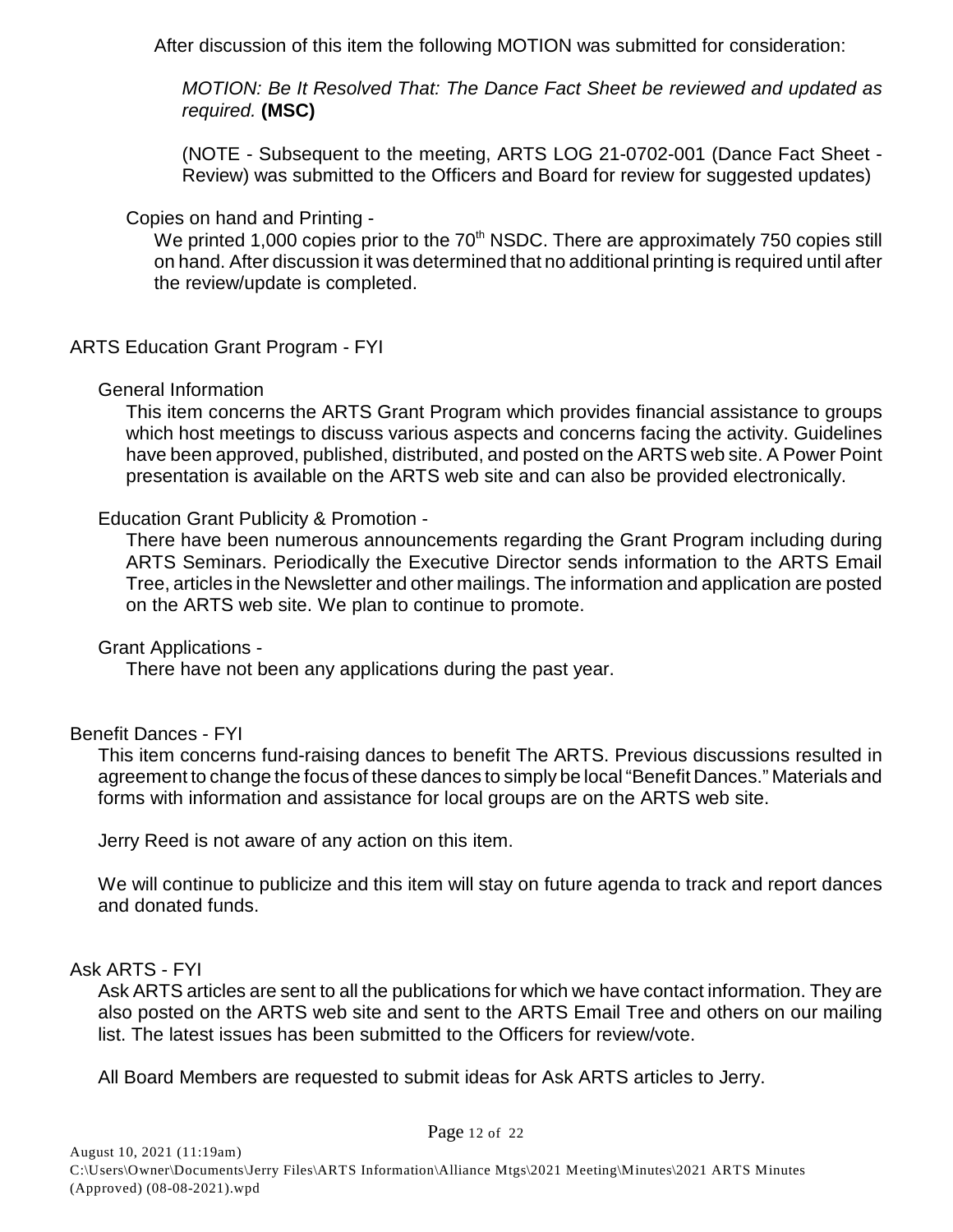Executive Director Term Of Service -

The Executive Director serves at the pleasure of the Board. The current procedure is for the Board to review and vote the term of the Executive Director during the annual meeting. The following motion was submitted for consideration:

*MOTION: Be It Resolved That: Jerry Reed be approved as the ARTS Executive Director for the period of July 1, 2021 through June 30, 2022. (MSC)*

#### TechSoup Software -

This item concerns TechSoup, an organization which provides computer software to 501(C)3 nonprofit organizations at a very substantial reduction in cost. There are certain limitations and requirements which must be met by the receiving organization. Edythe Weber is the coordinator for items available through TechSoup. The web site is: [\(https://www.techsoup.org/\)](http://(https://www.techsoup.org/))

#### ARTS Electronic Mailing Tree - FYI (Jerry)

This item concerns an electronic communication system to distribute information relating to the activity to the dancing community. The eventual goal is to have a system which will link the ARTS to every square dance club in the USA. Tree contacts cover 47 states/areas plus Australia and Canada. There has been very little activity during the past year

#### ARTS Newsletter - FYI (Jerry)

This item concerns the ARTS Newsletter which is published periodically. Newsletters are published, distributed, posted on the ARTS web site, and distributed through the Email Tree. The last Newsletter was the August 2020 issue. The next issue is planned for release after this meeting.

Re-Imaging Square Dancing - Jim & Judy

## General Information -

The ARTS has established the Square Dancing Re-Image Project to help promote and publicize the new image for Square Dancing including the new logo and slogan. This effort has resulted in very wide spread use of both the logo and slogan by dance organizations around the world. Jim & Judy Taylor are the project leaders. They continue to promote the Re-Image project even though dancing activity has virtually stopped for the past year and a half.

During the 2020 ARTS meeting Jim & Judy reported they continue to promote and sell various promotion items. Items include:

- 1) License plate frames the cost per frame is around \$0.80 and we sell them for \$5.00 each or 10 for \$40.00; they ordered a supply in preparation for the  $69<sup>th</sup>$  NSDC
- 2) Stickers have sold very well, but not as well as the License Plate frames. They do have a supply on hand
- 3) Their latest project is iron on Live Lively patches price is \$3 or \$4.
- 4) "Stick-on" 1.5 inch stickers which can be put on cell phones, lap tops, cash boxes, or any other item to display the Live Lively logo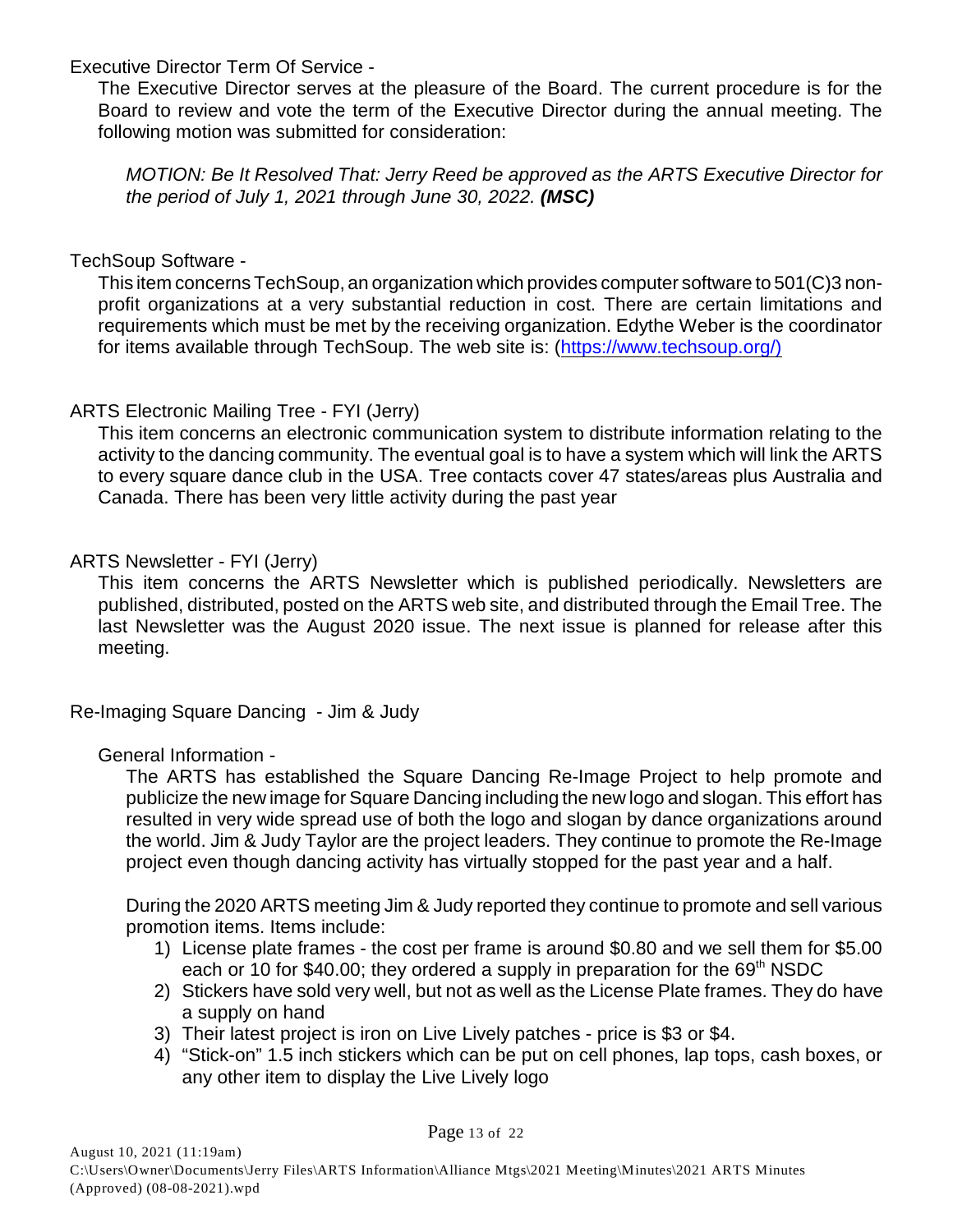Finance Information -

Jim & Judy Taylor maintain Re-Image funds separate from the ARTS funds maintained by the Treasurer. They use these funds to conduct project activities. Their balance as of June 27, 2021 was \$2,079.36. The Re-Image Finance Report is attached. In addition to the funds on hand, they have a large supply of the Re-Image products: License Plate Frames, Window Stickers, Iron on Patches, and Inch & 1/2 Round Stickers.

"LiveLivelySquareDance.com" -

The CALLERLAB Marketing Committee is working on a major marketing and promotion project being funded with substantial funds from the CALLERLAB Foundation. This project will include videos, marketing and promotion materials, and a web site to promote Square Dancing. The committee requested that we transfer the "LiveLivelySquareDance.com" URL to the Foundation for use with this project. This issue was submitted to the ARTS Officers in ARTS LOG 20-0528-001 (Officers - Transfer - LiveLivelySquare Dance.com). The result of that LOG was approval of the following MOTION:

*MOTION: Be It Resolved That: The URL LiveLivelySquareDance.com be transferred to the CALLERLAB Foundation for a square dance marketing website (MSC)*

Mike Hogan has reported the CALLERLAB Foundation project is a major professional marketing and promotion effort. One of the first goals is to establish the design and implementation of a web site which will include videos and other marketing techniques. The videos will be compatible with Facebook, You Tube, and other online media.

The CALLERLAB committee is working with Sleight Advertising in Omaha, NE. The Vice President of Web Operations (sleightadvertising.com) has contacted us regarding transfer of the URL. He did not provide any information regarding when it might be completed.

After the request to transfer LiveLivelySquareDance.com was approved, Jim & Judy obtained the replacement URL "ReimagingSquareDance.com." This URL will display the old ARTS Live Lively web site. During our meeting with Mike, we stated our requirement that visitors to "LiveLivelySquareDance" will be directed to the new URL and our existing LiveLively web site. Mike understood our concern and will discuss this requirement with Sleight Advertising. We made it clear that we would not transfer the old URL until we have assurance that visitors will be directed to our ReimagingSquareDance web site. We do not plan to complete the transfer until they are much closer to completion of their web site. At this time, we do not have an estimate of when that will be.

Over the years we have publicized and promoted the "LiveLivelySquareDance" URL many, many times through a VERY wide range of publications, newsletters, seminars, advertisements, and other means. We will immediately begin promoting and publishing the new "ReimagingSquareDance" URL. We got the idea that the new URL will not go public for some time. So we have time to do a massive publicity effort to spread the word. We do agree that publishing the info on Facebook, the ARTS web site, and all other media is an excellent idea. We encourage everybody to include the new URL in your electronic communications.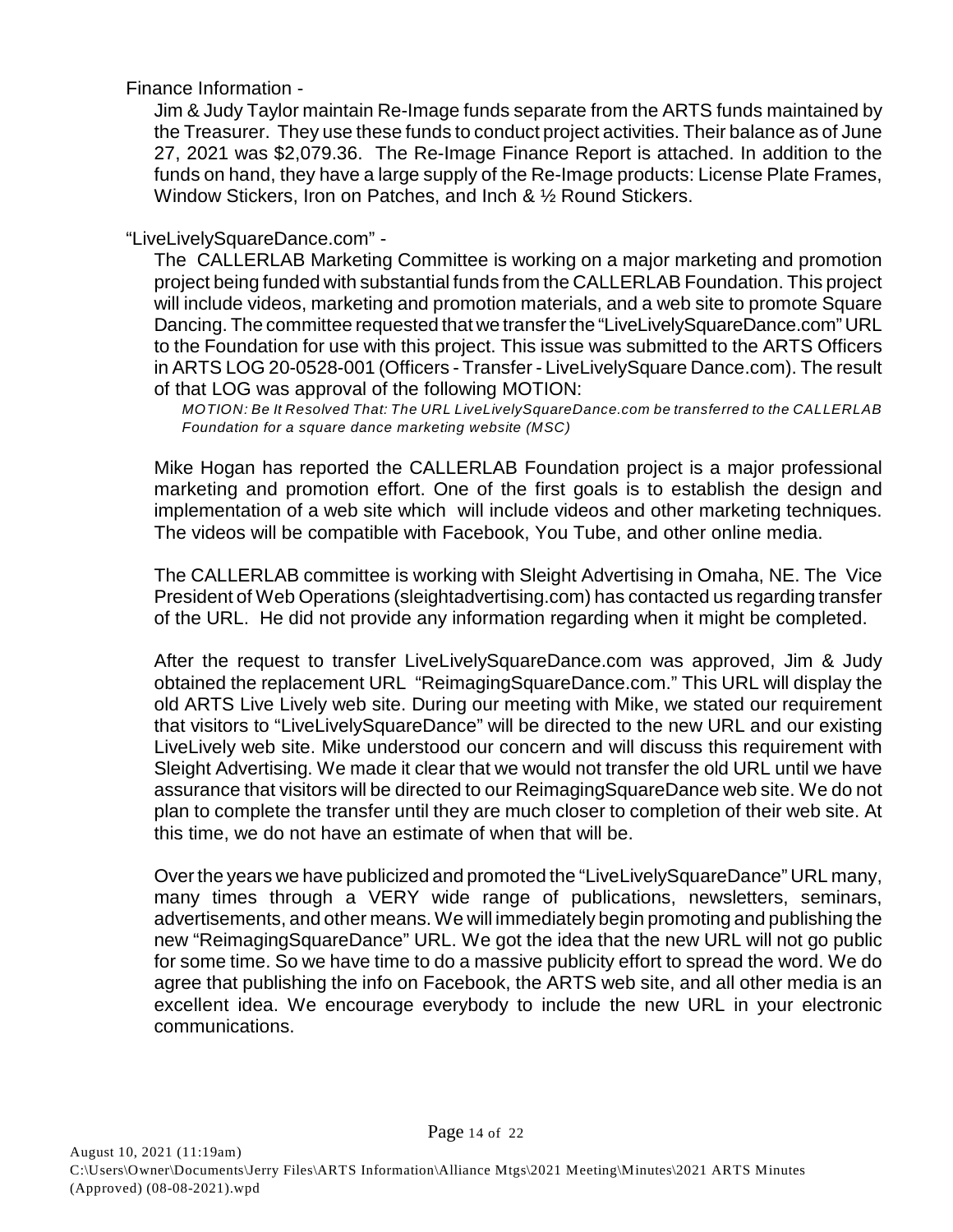During the 2020 meeting there was limited discussion of how the Foundation project compares to the You2CanDance web site. There was general agreement that the You2CanDance web site is needed because it includes Square, Round, and Contra dancing. It was noted that the Foundation project is concentrated on Square Dancing.

#### Re-Imaging Round Dancing -

It has been reported that the ROUNDALAB Board discussed and approved creating and ordering frames with "Live Lively - Round Dance." Jim & Judy Taylor contacted the leadership of ROUNDALAB to coordinate production License Plate Frames which display "Live Lively - Round Dance." As of this meeting Jim & Judy have not had any response from ROUNDALAB. Roy Gotta agreed to raise this issue with the ROUNDALAB Executive Committee.

#### Re-Imaging Contra Dancing -

Dottie Welch reported CONTRALAB is creating a new web site and that she is the web master. The new web site will include "Live Lively - Contra Dance".

#### Re-Image Facebook Page

This item concerns a Facebook Page set up to support the Re-Image Project. All Board Members have been asked to become friends on this page and provide regular (perhaps monthly) articles, stories, photos, and other input for the page. The Re-Image Facebook Page is: https://www.facebook.com/ReimagingSquareDance

#### Publications -

This item concerns links on the ARTS web site to Member organization's publications. All Board Members have been asked to visit the ARTS web site AND to VERIFY that the links are valid. Jerry Reed will submit a request to Board Members to review/validate links.

#### ARTS-Dancetravel.com –

This item concerns a discussion of the travel site. All Board Members have been encouraged to check prices on the site at: [www.ARTS-Dancetravel.com](http://www.ARTS-Dancetravel.com) Edythe Weber will coordinate this issue.

#### \$100 Club - FYI

This item concerns a goal of 1,000 donations of \$100 totaling \$100,000. There is limited interest in this issue. There is agreement this is a great idea but it needs more advertising. There is also agreement this effort MUST have a valid project identified, including fund raising goals. We continue to publicize this idea. As of June 1, 2021 a total of \$1,600 has been donated.

#### Donations Through Amazon Smile - FYI

This item concerns a program through AmazonSmile to collect donations from Amazon customers. Info and details are posted on [www.ARTS-Dance.com](http://www.ARTS-Dance.com) Information has also been sent to the Email Tree, and in the Newsletter. We will continue to publicize AmazonSmile. Since the last meeting \$159.00 has been donated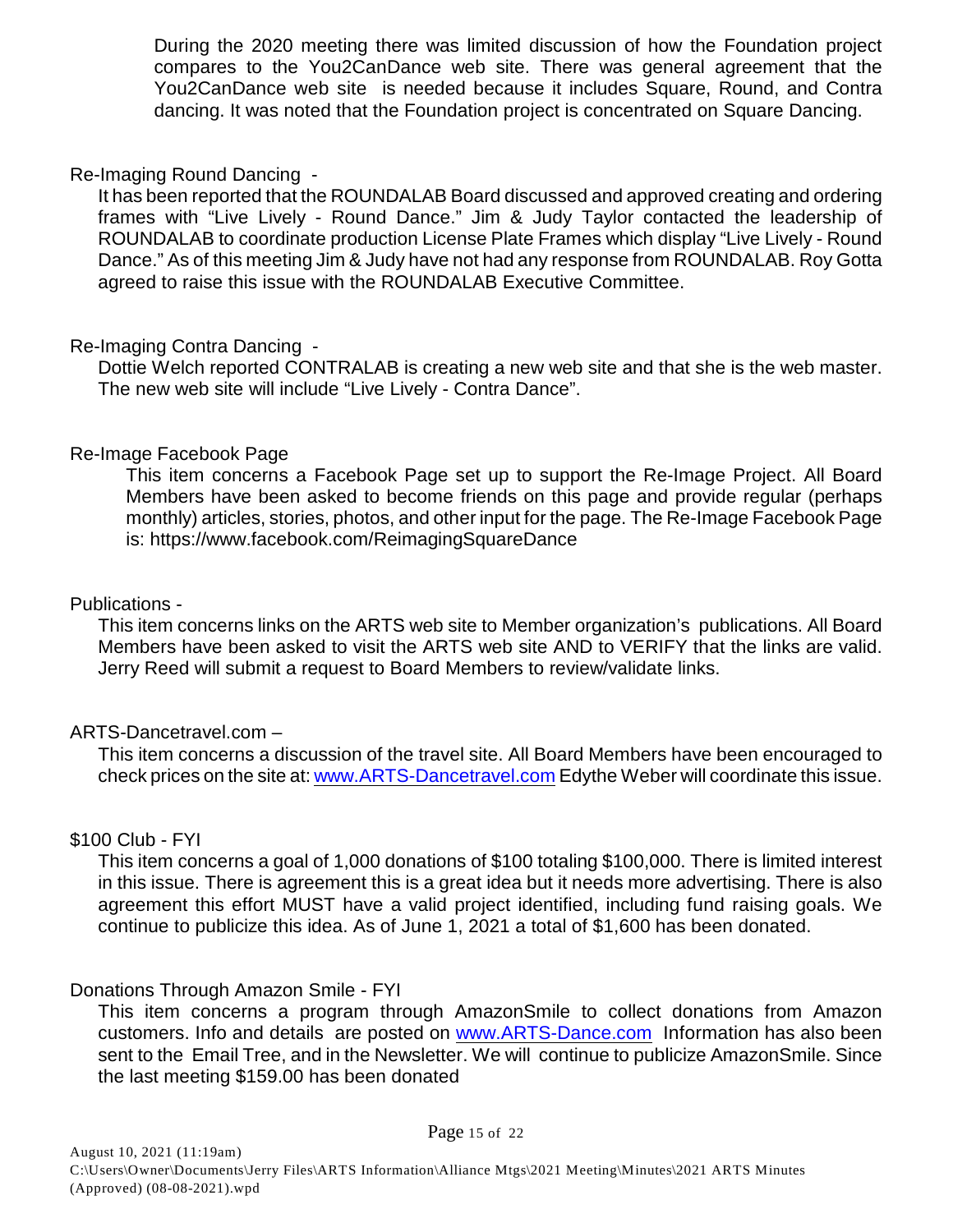Assistant Executive Director - Candidates (Attached)

This item concerns the need for candidates for an Assistant Executive Director. There have been numerous efforts asking for volunteers, however, there have been no responses. The following is the description of this position:

**"This position would be filled by a volunteer who would serve at the pleasure of the Board directly under the Executive Director and would provide support and services to the organization as directed by the Executive Director."**

Candidates do not have to be a Board Member, however, it is highly recommended that candidates be actively involved in the dance activity. The primary function would be to learn the duties and responsibilities of the Executive Director with the goal of assuming the Executive Director position.

#### *Jerry VERY VERY strongly suggests all Board Members help in the search for candidates. Although not yet critical - this is a very important issue.*

## Fund Raising & How To Distribute Donated Funds - FYI

This item concerns a discussion of how to raise funds and also how to use funds. There is general agreement that identification and promotion of a specific project is important. One possibility is the video project Michael Streby is working on.

The various ways to donate include:

- 1) Direct cash donations
- 2) Donations from Benefit Dances
- 3) Membership dues
- 4) \$100 Club
- 5) Donations included in wills
- 6) Distribution of assets such as stocks/bonds
- 7) Add A Buck program

## Add-A-Buck Program -

This is a program through which dance groups are asked to donate \$1.00 from each admission fee collected to attend a dance, festival, event, convention, etc.

There was brief discussion of the "Add A Buck" program. There was general agreement that more publicity is needed, including how the program works and what is expected from dance groups. Jerry was directed to include information in the next newsletter. This topic will be added to the agenda for the 2022 ARTS meeting.

## Dancing After COVID-19 - Dottie Welch

The COVID-19 worldwide pandemic disrupted almost all activities. Our dance community suffered nearly complete shutdown. There was some discussion of this issue during the 2020 ARTS meeting. At that time the dancing shutdown was still nearly complete. During this meeting there were several reports of dancing restarting in various areas. There was general agreement that a challenge will be to not only attract new dancers, but to also convince current dancers to return. Toward that end there was brief discussion of ads Erin Byars had created last year as samples for club/groups to use. Jerry was requested to send these ads to the Officers and Board.

(NOTE - Subsequent to the meeting, Jerry sent the ads to the Office/Board and the Email tree)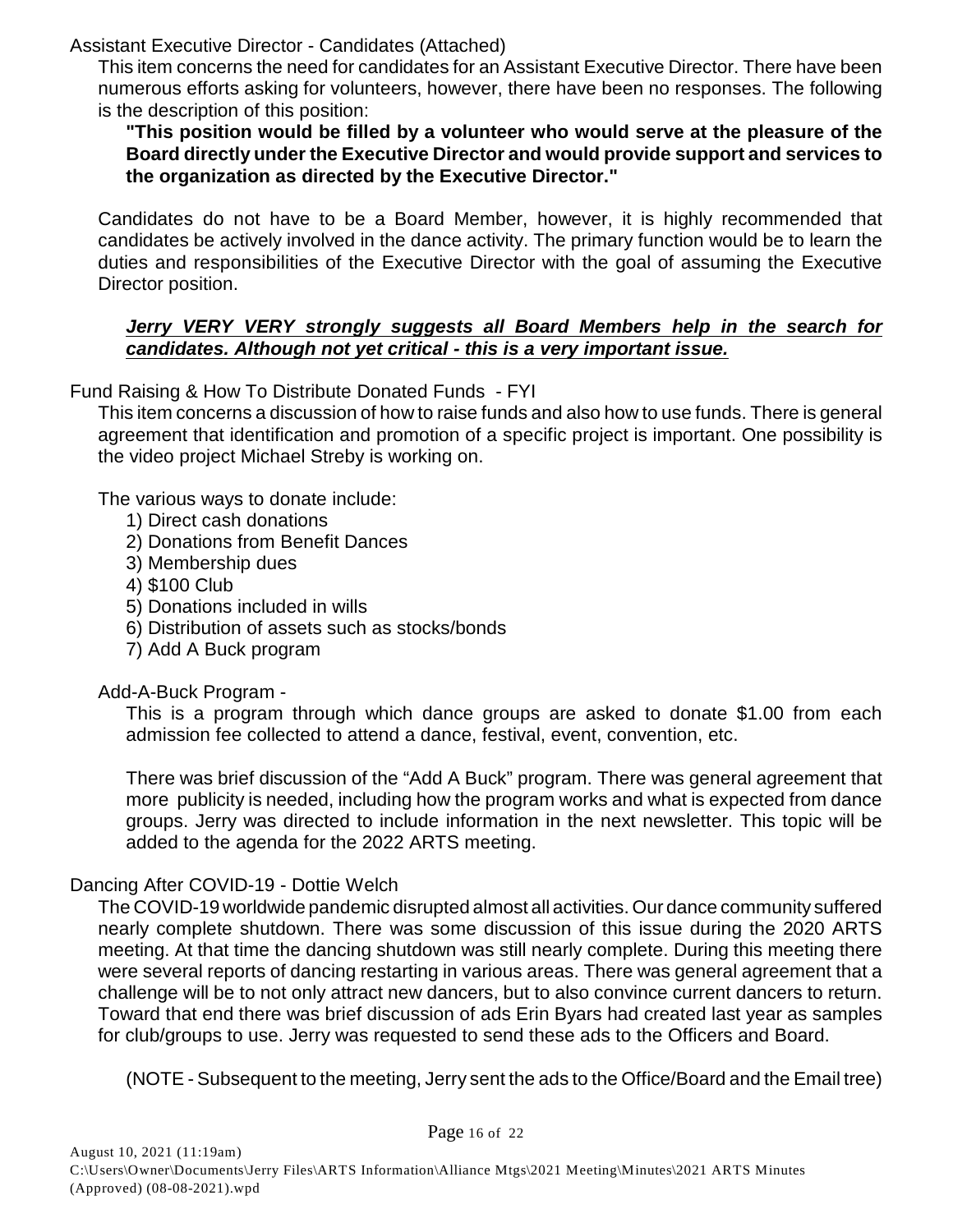#### **NEW BUSINESS –**

Election - 2021/2022 Officers -

The following list of candidates is submitted for consideration and vote. Chair - Erin & Scot Byars Vice Chair - Barbara Connelly Treasurer - Edythe Weber Secretary - Jim & Judy Taylor

Prior to the vote, Secretary Jim Taylor asked if there are any other nominations, there were none. The following MOTION was submitted for consideration:

MOTION: Be It Resolved that: The following candidates be elected as the ARTS Officers for 2021/2022: Chair- Erin Byars, Vice Chair, Barbara Connelly, Secretary - Jim & Judy Taylor, and Treasure - Edythe Weber. **(MSC)**

#### NEXT MEETING -

The following MOTION is submitted for consideration:

*MOTION: Be It resolved that: The 2022 ARTS meeting will be held in Evansville, IN on Sunday, June 26, 2022 immediately following the 71st NSDC.* 

(NOTE - It is anticipated this meeting will be a "hybrid" meeting; part Face to face and part Zoom)

Meeting adjourned Sunday, June 27, 2021 at 12:15 PM (Central Time)

Submitted by, Jerry L. Reed Executive Director Transcribed from audio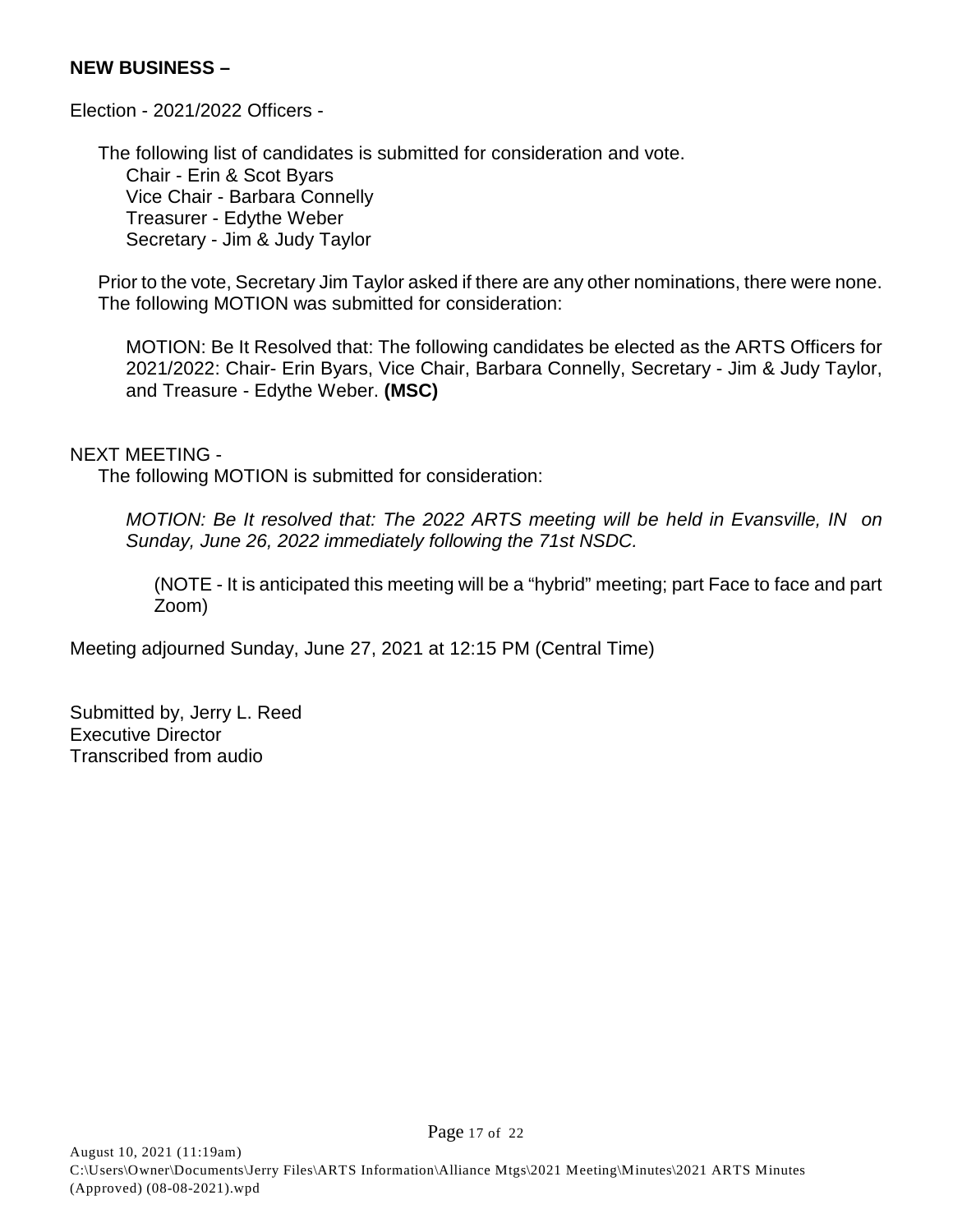## **06/13/21 Alliance of Round Traditional and Square Dance Inc**

## **Income & Expense**

 **July 2020 through June 2021**

|                                     |                                                         |                                            | Jul '20 - Jun 21                             |                   |  |
|-------------------------------------|---------------------------------------------------------|--------------------------------------------|----------------------------------------------|-------------------|--|
| Beginning balance July 1, 2020      |                                                         |                                            | 19,169.99                                    |                   |  |
|                                     | <b>Income</b>                                           |                                            |                                              |                   |  |
|                                     |                                                         | <b>Donations</b>                           |                                              |                   |  |
|                                     |                                                         | <b>One Hundred \$ Club</b>                 | 600.00                                       |                   |  |
|                                     |                                                         | <b>Governing Board</b>                     | 1,500.00                                     |                   |  |
|                                     |                                                         | <b>Donations - Other</b>                   | 665.00                                       |                   |  |
|                                     |                                                         | <b>Total Donations</b>                     | 2,765.00                                     |                   |  |
|                                     | <b>Dues</b>                                             |                                            |                                              |                   |  |
|                                     |                                                         | <b>Associate Dues</b>                      | 300.00                                       |                   |  |
|                                     |                                                         | <b>Individual Dues</b>                     | 450.00                                       |                   |  |
|                                     |                                                         | <b>Total Dues</b>                          | 750.00                                       |                   |  |
|                                     |                                                         | <b>Fundraising Income</b>                  |                                              |                   |  |
|                                     |                                                         | <b>AmazonSmile Program</b>                 | 159.00                                       |                   |  |
|                                     |                                                         | <b>Total Fundraising Income</b>            | 159.00                                       |                   |  |
|                                     |                                                         | <b>Total Income</b>                        | 3,674.00                                     |                   |  |
|                                     | <b>Expense</b>                                          |                                            |                                              |                   |  |
|                                     |                                                         | <b>Executive Director</b>                  | 1,200.00                                     |                   |  |
|                                     |                                                         | <b>Advertising</b>                         | 600.00                                       |                   |  |
|                                     |                                                         | <b>Internet &amp; Web Related Expenses</b> | 99.95                                        |                   |  |
|                                     |                                                         | <b>Miscellaneous Expense</b>               |                                              |                   |  |
|                                     |                                                         | <b>Square Fees</b>                         | 10.64                                        |                   |  |
|                                     |                                                         | <b>Total Miscellaneous Expense</b>         | 10.64                                        |                   |  |
|                                     |                                                         | <b>Printing &amp; Reproduction</b>         | 656.43                                       |                   |  |
|                                     |                                                         | <b>Total Expense</b>                       | 2,567.02                                     |                   |  |
| <b>Net Income</b>                   |                                                         |                                            | 1,106.98                                     |                   |  |
| <b>Ending Balance June 30, 2021</b> |                                                         |                                            | \$20,376.97                                  |                   |  |
|                                     |                                                         |                                            | \$20,276.97                                  | corrected 7/16/21 |  |
|                                     |                                                         | TOTAL FUNDS AVAILABLE - \$20,933.40        |                                              |                   |  |
|                                     | \$0.00<br>designated to Video Projectm (Michael Streby) |                                            |                                              |                   |  |
|                                     |                                                         | \$3,583.90                                 | designated to Re-imaging                     |                   |  |
|                                     |                                                         | \$X6.793x07<br>\$16,693.07                 | designated General funds Corrected 7/16/2021 |                   |  |

Corrections made by Jerry Reed In response to comments from Dottie Welch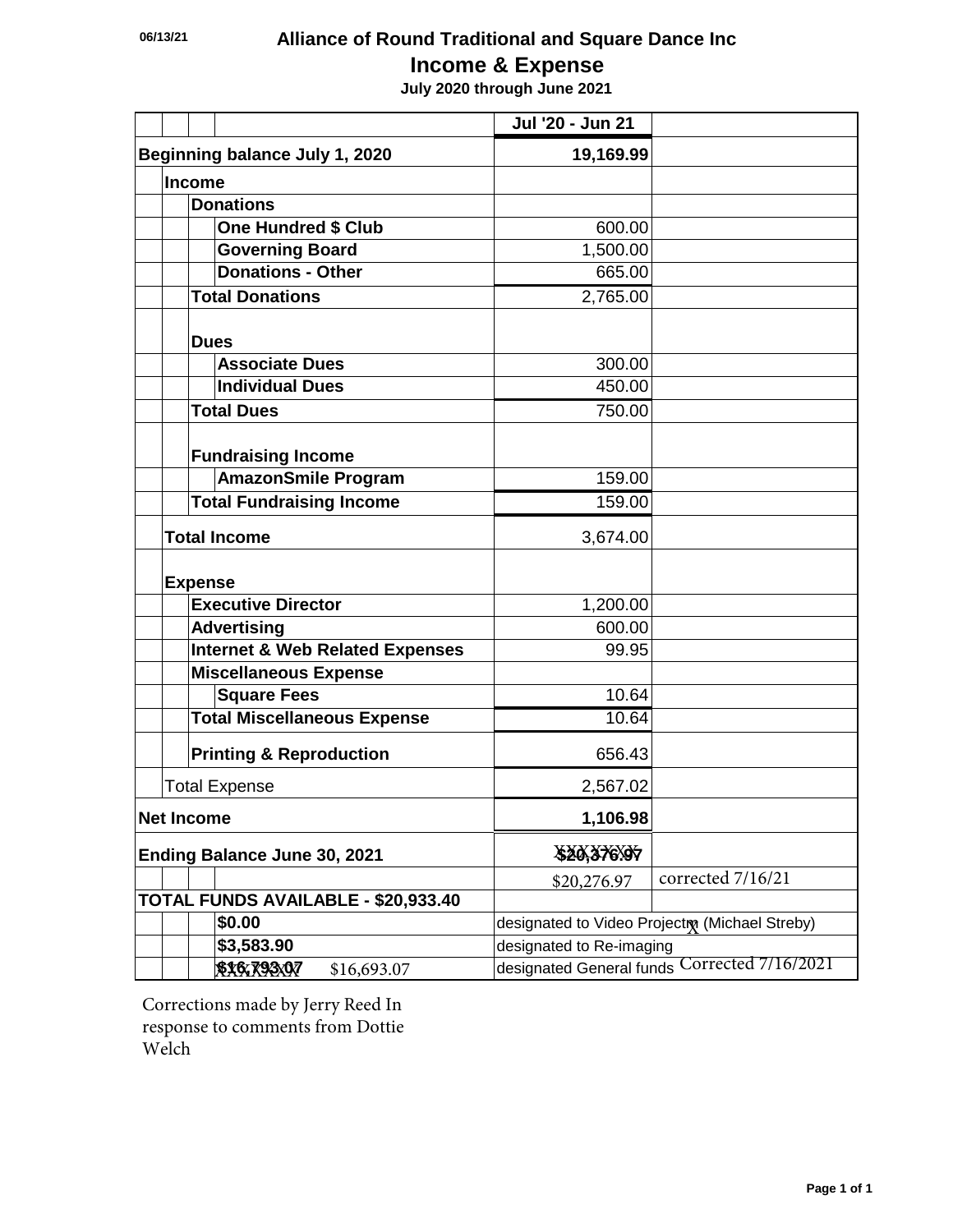#### **June 2021 ARTS Meeting Agenda (Page 1 of 2) ARTS LOGS**

#### ARTS Governing Board and Officers Actions July 2020 Thru June 2021

#### **ARTS LOG 20-0625-001 (2020 ARTS Mtg Minutes - Draft 2, dtd July 7, 2020)**

Action completed as of 07-18-2020. The purpose of this LOG is for the ARTS Officers, Board, and others to review, discuss, and VOTE on the minutes of the 2020 ARTS Zoom meeting held on June 21, 2020. The result of this LOG was approval by the Board of the following MOTION:

*MOTION: Be It Resolved That: The minutes of the 2020 ARTS meeting be approved.*

#### **ARTS LOG 20-0730-001 (August 2020 ARTS Newsletter)**

Action completed as of 08-27-2020. The purpose of this LOG is for the ARTS Officers to review, discuss, and vote on the August 2020 Newsletter. The result of this LOG was approval of the following MOTION by the ARTS Officers.

*MOTION: Be It Resolved That: The August 2020 ARTS Newsletter be approved.*

#### **ARTS LOG 20-0817-001 (2020 SD/RD Ad Campaign - ARTS)**

Action completed as fo 08-28-2020. The purpose of this LOG is for the Officers to review a proposed ARTS E-News release to our Email Tree. The Draft E-NEW S is printed. Attached are nine PDF files with sample promotion ads created by Erin Byars in response to our request to her during the 2020 ARTS meeting. The result of this LOG was approval of the Draft E-Mail Tree message and the sample ads. The message and ads will be sent to the ARTS E-Mail Tree contacts.

#### **ARTS LOG 20-0917-001 (\$100 Club Charter Certificate)**

 Action completed as of 10-03-2020. The purpose of this LOG is for the ARTS Officers to Review, Discuss, and Vote on a proposed certificate to recognize the Charter Members of the ARTS \$100 Club. The result of this LOG was approval by the Officers of the following MOTION:

*MOTION: Be It Resolved That: The certificate to recognize Charter Members of the \$100 Club be approved. The approved certificate will be presented to all Charter Members*.

#### **ARTS LOG 21-0213-001(DISCUSS) (2021 ARTS Meeting - ZOOM)**

Action completed as of 02-27-2021. The purpose of this LOG was for the ARTS Officers and Board to DISCUSS and VOTE on a proposal regard the 2021 ARTS meeting. The result of this LOG was approval of the following MOTION by the Board:

*MOTION: Be It Resolved That: The 2021 ARTS Meeting be held on June 27, 2021 in Jackson, MS. Start time for the meeting is 9:00 AM Eastern time. Those Board Members who cannot attend "in person" will attend and participate via an "online" Zoom connection.*

The 2021 ARTS meeting will be a "hybrid" meeting. That is some Board Members will attend the face-to-face meeting in Jackson, MS and those Board Members who cannot attend "in person" will attend and participate via an "online" Zoom connection.

The 2021 ARTS meeting will start on Sunday, June 27,2021 at 9:00 AM Central time as noted below: Eastern time - 1000 AM Central time - 9:00 AM Mountain time - 8:00 AM Pacific time - 7:00 AM

August 10, 2021 (11:19am) C:\Users\Owner\Documents\Jerry Files\ARTS Information\Alliance Mtgs\2021 Meeting\Minutes\2021 ARTS Minutes (Approved) (08-08-2021).wpd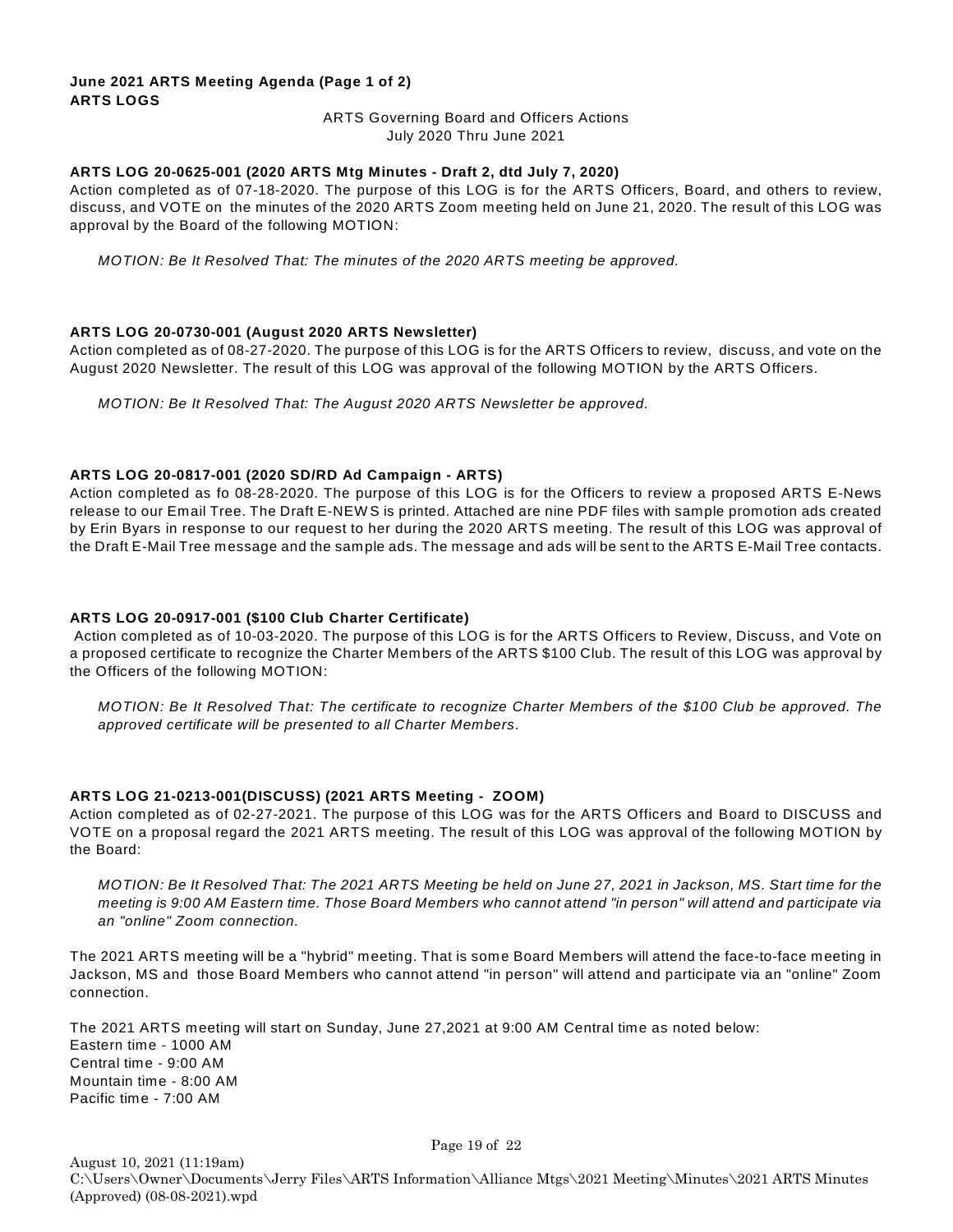#### **June 2021 ARTS Meeting Agenda (Page 2 of 2) ARTS LOGS**

ARTS Governing Board and Officers Actions July 2020 Thru June 2021

#### **ARTS LOG 21-0511-001 (Final Report) (2021 ARTS Mtg Agenda)**

Action completed as of 06-02-2021. The purpose of this LOG is for the ARTS Officers, Board , and others to provide input for items to be discussed and/or acted on during the 2021 ARTS meeting.

W hile there were several responses to this LOG, there were no suggestions for additional agenda items. Therefore no action was taken.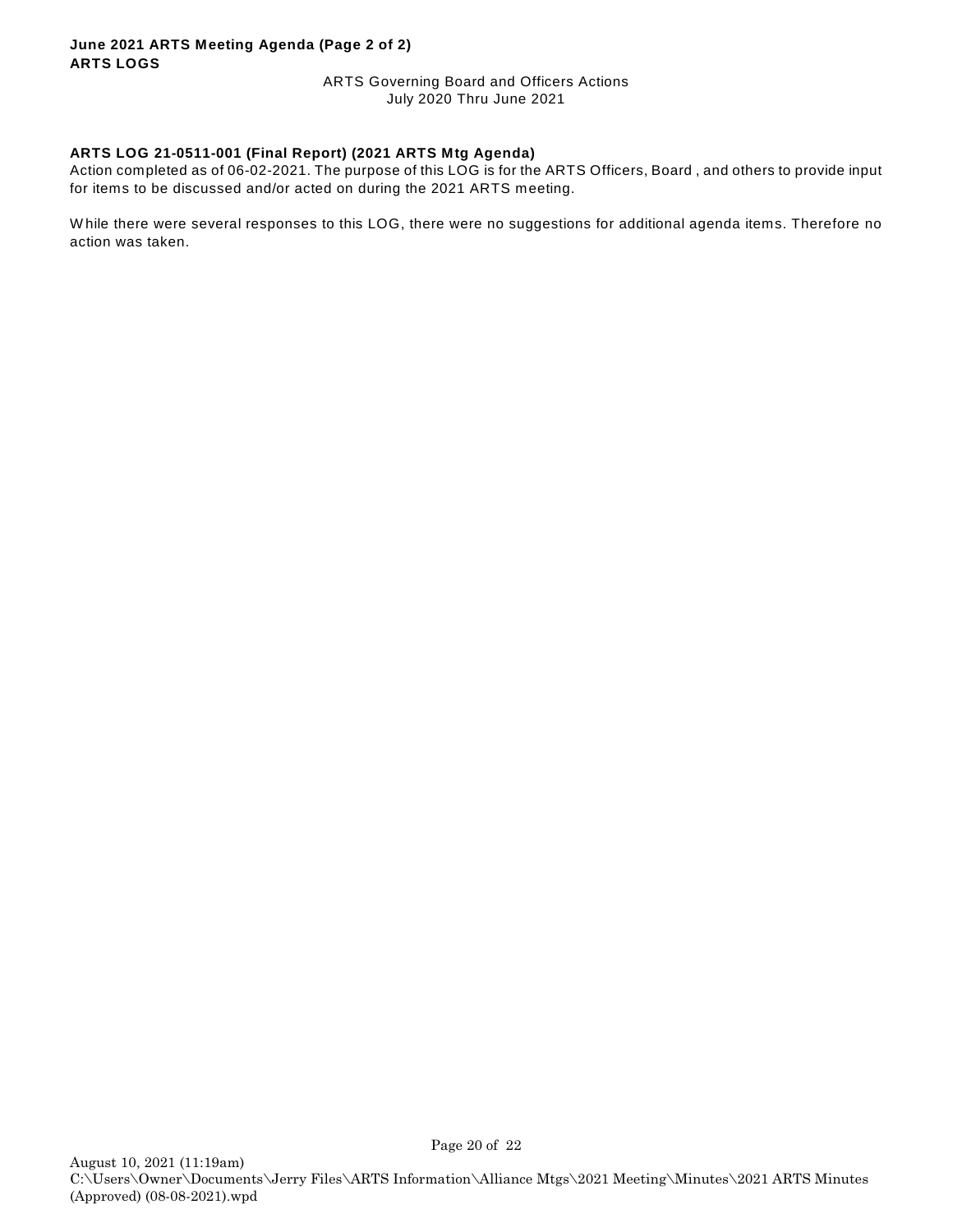Re-Imaging Square Dance Financial Report - June 27, 2021

|                 | $\boldsymbol{\mathsf{A}}$ | B                       | $\mathsf{C}$ | D        | E                            | F                        | G     |
|-----------------|---------------------------|-------------------------|--------------|----------|------------------------------|--------------------------|-------|
| $\overline{c}$  |                           |                         | Summary      |          |                              |                          |       |
| $\overline{3}$  |                           | Key                     | Spent        | Received |                              |                          |       |
| $\overline{4}$  |                           | Rbolos                  |              |          |                              |                          |       |
| $\overline{5}$  |                           | Rbumper                 |              |          |                              |                          |       |
| $\sqrt{6}$      |                           | RDonate                 |              |          |                              |                          |       |
| $\overline{7}$  |                           | Rframes                 |              | 1,148.50 |                              |                          |       |
| $\,8\,$         |                           | Rpatches                |              |          |                              |                          |       |
| $9\,$           |                           | <b>RStickers</b>        |              |          |                              |                          |       |
| 10              |                           | Sbanner                 |              |          |                              |                          |       |
| 11              |                           | Sbolo                   |              |          |                              |                          |       |
| 12              |                           | SBumper                 |              |          |                              |                          |       |
| 13              |                           | SDomain                 |              |          |                              |                          |       |
| 14              |                           | <b>SFrames</b>          | 449.96       |          |                              |                          |       |
| 15              |                           | Smail                   |              |          |                              |                          |       |
| $\overline{16}$ |                           | SNotepad                |              |          |                              |                          |       |
| $\overline{17}$ |                           | Sother                  | 81.63        |          |                              |                          |       |
| 18              |                           | Spatches                |              |          |                              |                          |       |
| 19              |                           | SPinBacks               |              |          |                              |                          |       |
| 20              |                           | SPinSupl                |              |          |                              | ReimagingSquareDance.com |       |
| 21              |                           | SSticker                | 210.00       |          |                              |                          |       |
| $\overline{22}$ |                           |                         | 741.59       | 1,148.50 |                              | Inventory - 5/31/20      |       |
| $\overline{23}$ |                           | Since 1/1/2020          |              | \$406.91 |                              | Frames                   | 250   |
| 24              |                           | 12/31/18 Balance        |              | 1523.63  |                              | <b>Window Stickers</b>   | 400   |
| 25              |                           | 12/31/19 Balance        |              | 148.82   |                              | Iron-on Patches          | 400   |
| $\overline{26}$ |                           | <b>Taylor Balance</b>   |              | 2,079.36 |                              | <b>Round Stickers</b>    | 5,000 |
| $\overline{27}$ |                           |                         |              |          |                              |                          |       |
| $\overline{28}$ |                           | 12/31/2018 ARTS Balance |              |          | 3,583.90 as of June 30, 2019 |                          |       |
| $\overline{29}$ |                           |                         |              |          |                              |                          |       |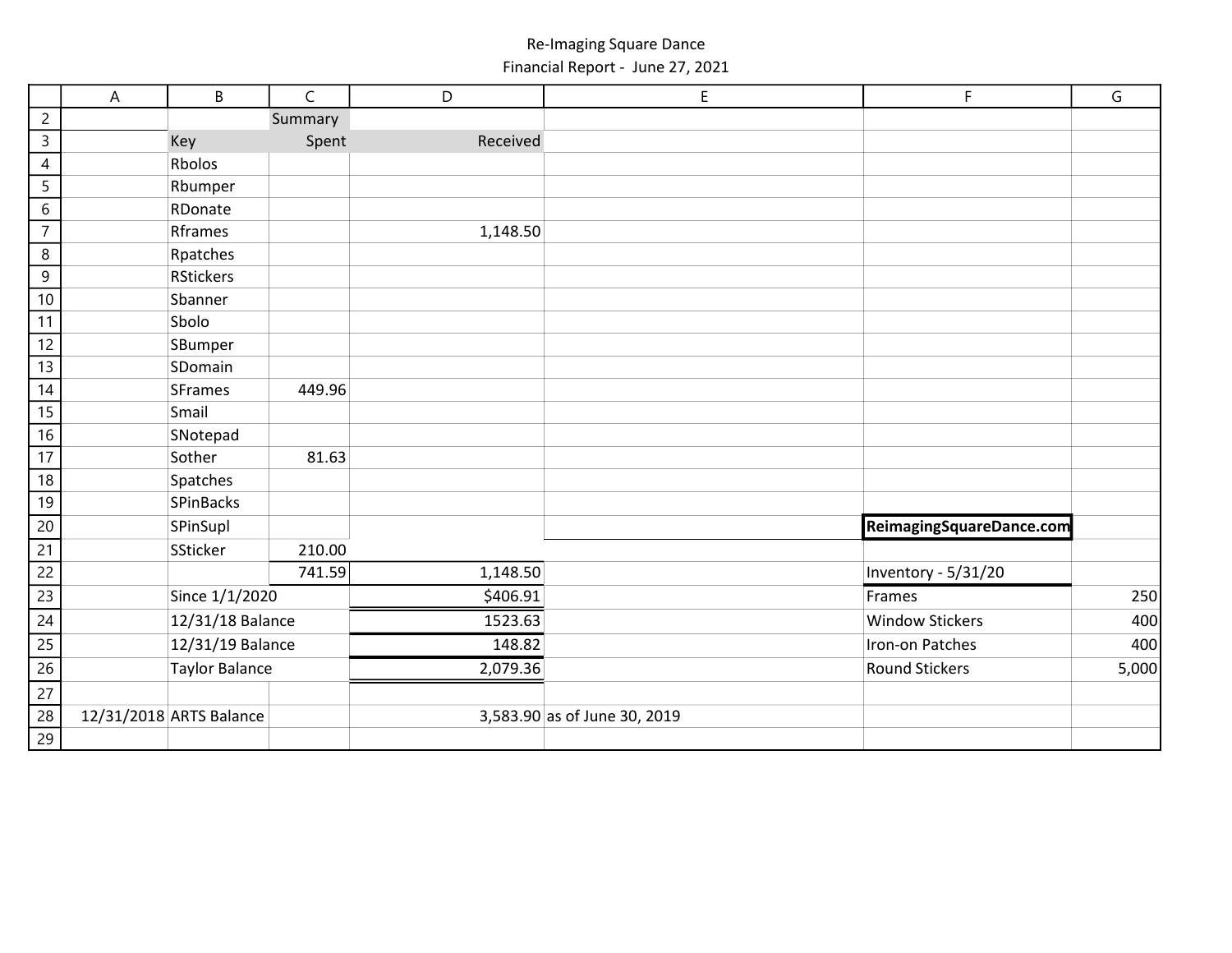#### Re-Imaging Square Dance Financial Report - June 27, 2021

|                 | A                | B         | $\mathsf{C}$ | D                        | E                                           | F         | G        |
|-----------------|------------------|-----------|--------------|--------------------------|---------------------------------------------|-----------|----------|
| 30              |                  |           | Detail       |                          |                                             |           |          |
|                 | 31 Key           | Date      | <b>Num</b>   | Description              | Memo                                        | Spent     | Received |
| $\overline{32}$ |                  |           |              |                          |                                             |           |          |
| 33              | <b>RFrames</b>   | 5/14/2020 |              | 70th NSDC                | 120 License Plate Frames                    |           | 240.00   |
| 34              |                  | 7/17/2010 |              | Erin Byars               | 10 License Plate Frames                     |           | 51.00    |
| 35              |                  | 7/25/2020 |              | <b>CALLERLAB</b>         | Re-Image Sales from 68th NSDC               |           | 857.50   |
| $\overline{36}$ |                  |           |              |                          |                                             |           |          |
|                 | 37 Rpatches      |           |              |                          |                                             |           |          |
| 38              |                  |           |              |                          |                                             |           |          |
| 39              | <b>RStickers</b> |           |              |                          |                                             |           |          |
| 40              |                  |           |              |                          |                                             |           |          |
| 41              |                  |           | Detail       |                          |                                             |           |          |
|                 | 42 Key           | Date      | <b>Num</b>   | Description              | Memo                                        | Spent     | Received |
| $\overline{43}$ |                  |           |              |                          |                                             |           |          |
|                 | 44 SFrames       | 2/20/2020 |              | <b>SSW Dealer Supply</b> | 250 License Plate Frames + setup, ship, tax | $-247.00$ |          |
|                 | 45 SFrames       | 3/3/2020  |              | <b>SSW Dealer Supply</b> | 125 Frames for Glinda Torvik                | $-192.06$ |          |
| 46              | <b>SFrames</b>   | 7/16/2020 |              | <b>USPS</b>              | 10 Frames to Erin Byars                     | $-10.90$  |          |
| 47              |                  |           |              |                          |                                             |           |          |
|                 | 48 Smail         |           |              |                          |                                             |           |          |
| 49              | Sother           | 5/4/2020  |              | GoDaddy                  | 2 year URL ReimagingSquareDance.com         | $-30.34$  |          |
| 50              |                  | 2/23/2021 |              | GoDaddy                  | 2 year URL ReimagingSquareDance.com         | $-36.34$  |          |
| 51              |                  | 8/30/2020 |              | Wix                      | ARTS Domain Name - ReimaginingSD            | $-14.95$  |          |
| 52              | Spatches         |           |              |                          |                                             |           |          |
| $\overline{53}$ |                  |           |              |                          |                                             |           |          |
| 54              | SSticker         | 3/4/2020  |              | Miaohong Lin (Linda)     | 5000 Round 1 1/2 inch logo Stickers         | $-210.00$ |          |
| 55              |                  |           |              |                          |                                             |           |          |
| 56              | Srounds          |           |              |                          |                                             |           |          |
| $\overline{57}$ |                  |           |              |                          |                                             |           |          |
| 58              |                  |           |              | <b>Totals</b>            |                                             | $-741.59$ | 1,148.50 |
| 59              |                  |           |              | Since 1/1/20             |                                             |           | 406.91   |
| 60              |                  |           |              | 12/31/18 Balance         |                                             |           | 1523.63  |
| 61              |                  |           |              | 12/31/19 Balance         |                                             |           | 148.82   |
| 62              |                  |           |              | <b>Taylor Balance</b>    |                                             |           | 2,079.36 |